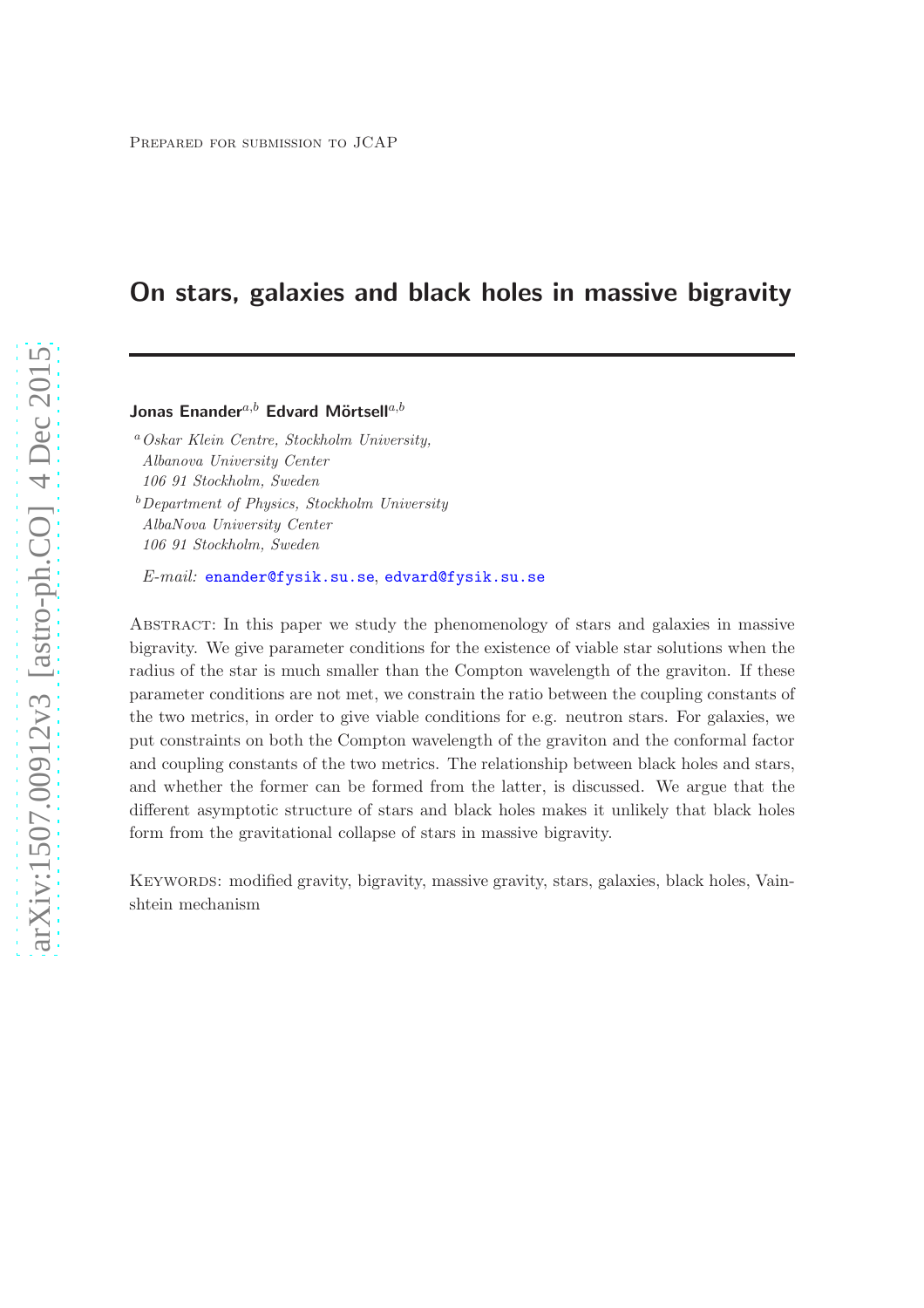## Contents

| 1 Introduction         | 1                       |
|------------------------|-------------------------|
| 2 Setup                | $\overline{2}$          |
| 3 Asymptotic structure | $\overline{\mathbf{4}}$ |
| 4 Stars                | $\overline{\mathbf{5}}$ |
| 5 Galaxies             | 10                      |
| 6 Vacuum solutions     | 11                      |
| 7 Conclusions          | 15                      |
| A Real solutions       | 15                      |

### <span id="page-1-0"></span>1 Introduction

The Hassan-Rosen theory (also called massive bigravity or bimetric theory) – which is the ghost free, non-linear theory of two interacting spin-2 fields – has garnished a lot of attention concerning its phenomenological applications since it was introduced in Refs. [\[1](#page-17-0), [2](#page-17-1)] in 2012. In particular, studies of cosmological expansion histories [\[3](#page-17-2)[–8](#page-18-0)], structure formation [\[9](#page-18-1)[–23](#page-19-0)], tensor modes [\[24](#page-19-1)[–27\]](#page-19-2), integrated Sachs-Wolfe effect [\[20\]](#page-18-2) and galactic lensing [\[28\]](#page-19-3) have been performed. The possibility to couple both fields that are present in the theory to matter has been explored in Refs. [\[29](#page-19-4)[–41\]](#page-19-5). In this paper, we continue the phenomenological investigations of the Hassan-Rosen theory through a study of static and spherically symmetric (SSS) spacetimes describing, e.g., galaxies, stars and black holes.

Since the Hassan-Rosen theory contains two metrics, the SSS spacetimes necessarily become more involved. In this paper we are interested in metrics that are asymptotically flat. These spacetimes are asymptotically classified according to the relative strength of the massive and massless spin-2 mode that the theory contains [\[42\]](#page-20-0), and the conformal relationship between the two metrics at infinity. Concerning the black hole solutions, it was shown in Ref. [\[43\]](#page-20-1) that if one assumes non-singular solutions, the two metrics must share a common Killing horizon. This means that black hole solutions are highly restricted. For star solutions, one has the option of how to couple matter to the two metrics. In this paper we opt for the commonly chosen approach of coupling only one of the metrics to matter. The theory predicts that including a gravitational source gives rise to a fixed relationship between the asymptotic massive and massless spin-2 modes [\[28](#page-19-3), [44](#page-20-2)]. In this paper we show that this relationship is not the same as that for black holes. This makes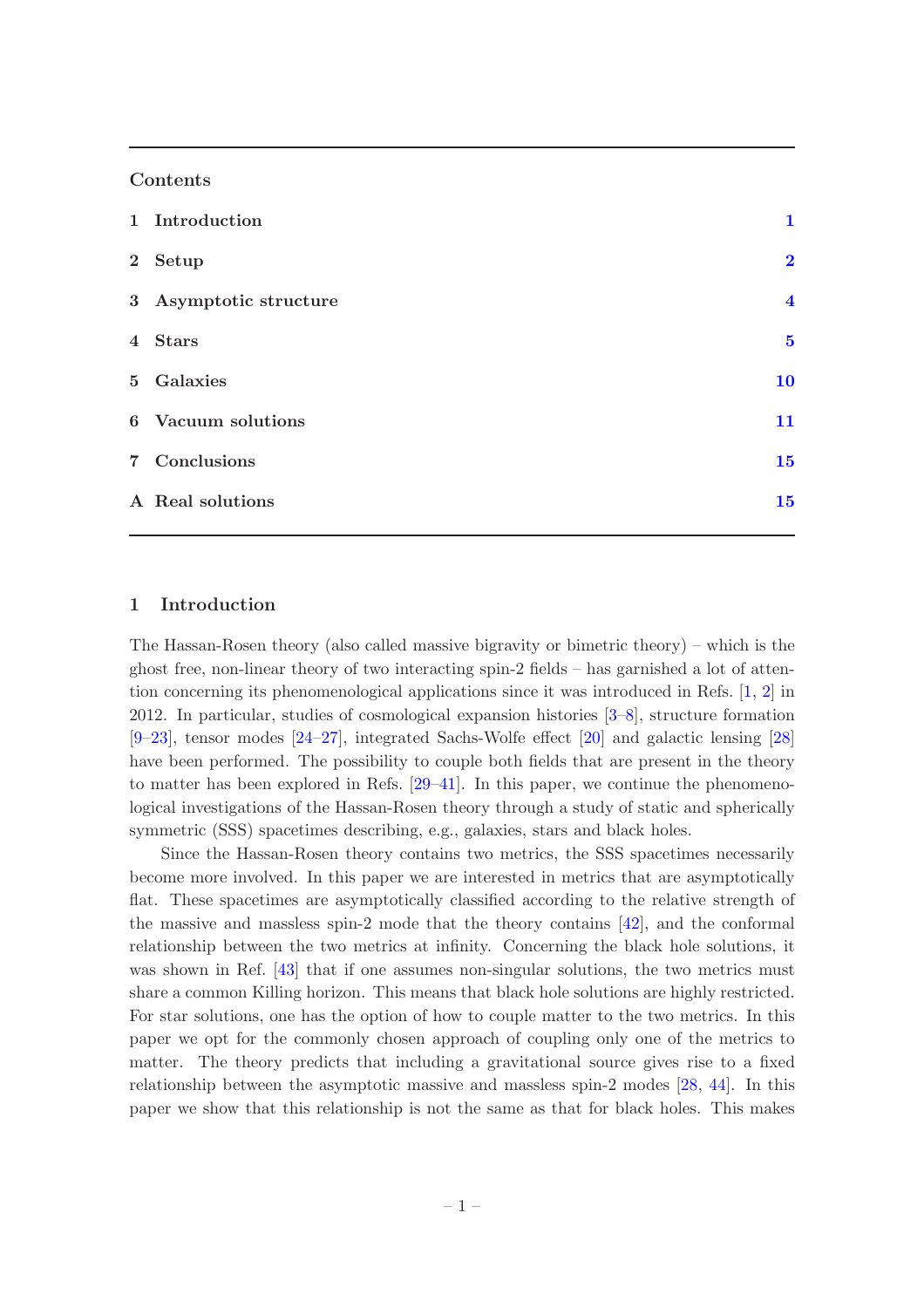it unlikely that the black holes that the theory contains are end-states of the gravitational collapse of matter. A possible cause is that the symmetry between the two metrics that the black holes display through the common Killing horizon, is broken when one couples only one of the metrics to matter.

Spherically symmetric systems in the context of the Hassan-Rosen theory were first studied in Ref. [\[45](#page-20-3)], where, in particular, the perturbative solutions to the equations of motion was published. Ref. [\[46](#page-20-4)] performed an extensive numerical study, and gave conditions for the existence of asymptotically flat black hole solutions. These solutions were further studied in depth in Ref. [\[47](#page-20-5)]. Star solutions and the so-called Vainshtein mechanism, described further below, was studied in Ref. [\[44](#page-20-2)]. This reference is central to the analysis performed in this paper. Solutions for charged black holes were found in Ref. [\[48](#page-20-6)], and for rotating black holes in Ref. [\[49](#page-20-7)]. Stability properties of the black holes were investigated in Refs. [\[50](#page-20-8)[–54](#page-20-9)]. A general review of black holes in massive bigravity can be found in Ref. [\[55\]](#page-20-10).

The goal of this paper is to investigate what conditions on the parameters of the theory that give rise to phenomenologically viable SSS solutions. Allowing for general parameter values by approaching the regime where the Hassan-Rosen theory becomes equivalent to general relativity, we constrain the ratio between the coupling constants of the two metrics. Furthermore, we analyse the relationship between black hole and star solutions, in order to see whether the gravitational collapse of stars can lead to the black hole solutions of massive bigravity.

This paper is organized as follows. In Section [2](#page-2-0) we introduce the Hassan-Rosen theory and the spacetime configuration under consideration. Section [3](#page-4-0) describes the asymptotic solutions, and in Section [4](#page-5-0) we state the solution for stars and their phenomenology. In Section [5](#page-10-0) we constrain the phenomenology of galaxies. Section [6](#page-11-0) discusses the relationship between stars and black holes, and if black holes in massive bigravity can be considered as end-states of the gravitational collapse of stars. We conclude in Section [7.](#page-15-0)

We use units where  $G = c = 1$  and  $M_g^2 = (8\pi)^{-1}$ .

#### <span id="page-2-0"></span>2 Setup

The Lagrangian for the Hassan-Rosen theory is given by

$$
\mathcal{L} = -\frac{M_g^2}{2} \sqrt{-\det g} R_g - \frac{M_f^2}{2} \sqrt{-\det f} R_f
$$
  
+  $m^4 \sqrt{-\det g} \sum_{n=0}^4 \beta_n e_n \left( \sqrt{g^{-1} f} \right) + \sqrt{-\det g} \mathcal{L}_m,$  (2.1)

where  $\mathcal{L}_m$  is the matter Lagrangian and  $e_n$  are the elementary symmetric polynomials presented e.g. in Ref. [\[56\]](#page-20-11). Varying the Lagrangian yields the equations of motion

$$
G_{\mu\nu}^{g} + m^{2} \sum_{n=0}^{3} (-1)^{n} \beta_{n} g_{\mu\lambda} Y_{(n)\nu}^{\lambda} \left( \sqrt{g^{-1} f} \right) = \frac{1}{M_{g}^{2}} T_{\mu\nu}, \qquad (2.2)
$$

$$
G_{\mu\nu}^f + \frac{m^2}{\kappa} \sum_{n=0}^3 (-1)^n \beta_{4-n} f_{\mu\lambda} Y_{(n)\nu}^{\lambda} \left( \sqrt{f^{-1}g} \right) = 0. \tag{2.3}
$$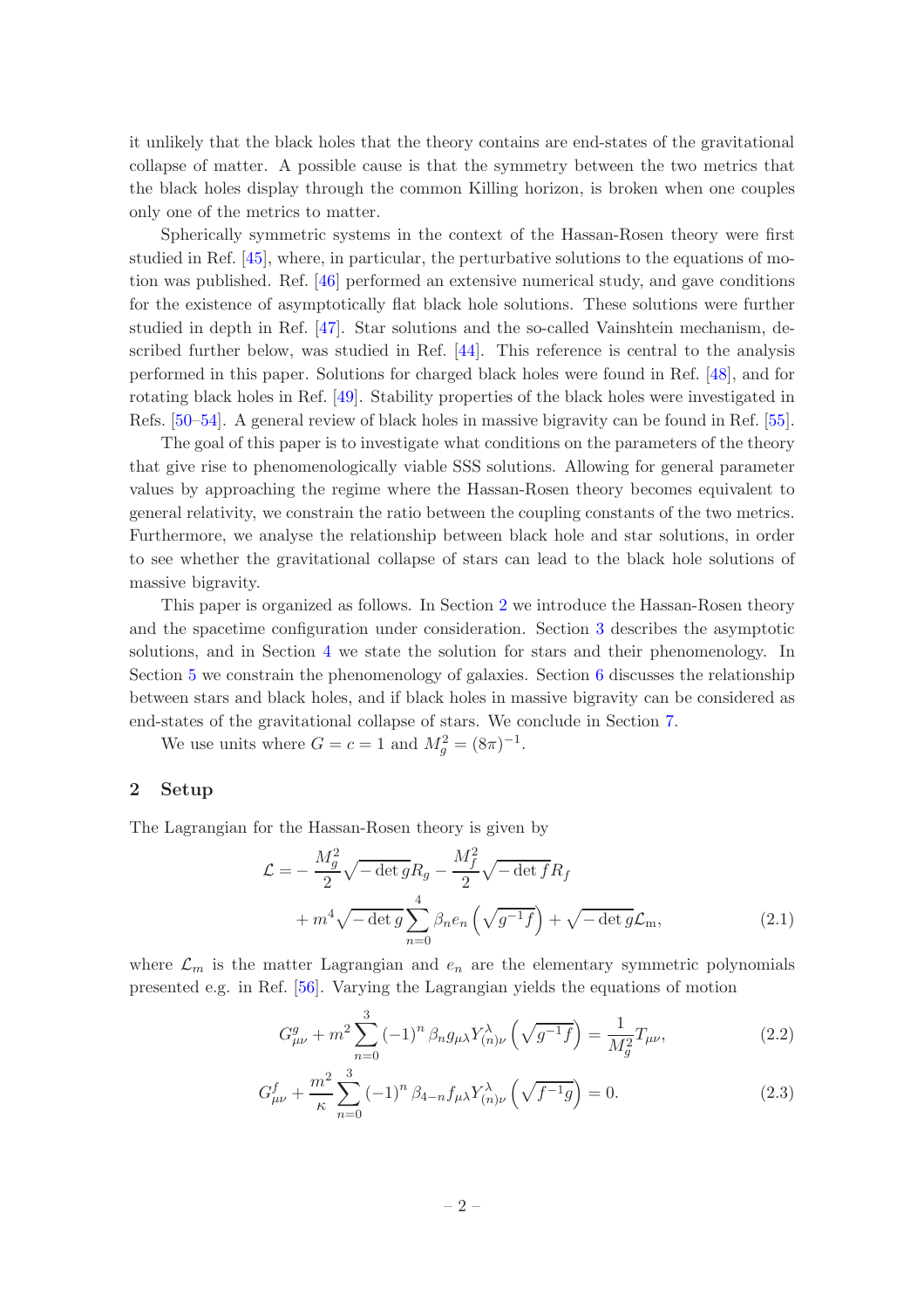Here, we have defined

$$
\kappa \equiv \left(\frac{M_f}{M_g}\right)^2,\tag{2.4}
$$

and the matrices  $Y_n$  are given in Ref. [\[56\]](#page-20-11). The parameter  $\kappa$  is in principle redundant, since it can be put to unity through a rescaling of  $f_{\mu\nu}$  and the  $\beta_n$  (see e.g. Refs. [\[56,](#page-20-11) [57\]](#page-20-12)). We will keep it explicit, however, since it makes the limit to general relativity manifest.

For the fields  $g_{\mu\nu}$  and  $f_{\mu\nu}$ , we use the following spherically symmetric and diagonal ansatz<sup>[1](#page-3-0)</sup>

$$
ds_g^2 = -Q^2 dt^2 + N^{-2} dr^2 + r^2 d\Omega^2,
$$
  
\n
$$
ds_f^2 = -a^2 dt^2 + \frac{U'^2}{Y^2} dr^2 + U^2 d\Omega^2,
$$
\n(2.5)

where a prime signifies a derivative with respect to r. This form for  $g_{\mu\nu}$  and  $f_{\mu\nu}$  is the most general diagonal form of the metrics after using the possibility of doing a rescaling of the radial coordinate. Notice that  $f_{\mu\nu}$  can equivalently be written

$$
ds_f^2 = -a^2 dt^2 + Y^{-2} dU^2 + U^2 d\Omega^2,
$$
\n(2.6)

and  $U(r)$  be interpreted as the radial coordinate for the f-metric.

The energy density and pressure are given by  $\rho(r) = -T_0^0$  and  $P(r) = T_i^i/3$  (summation over  $i$  implied), and they satisfy the following conservation equation:

<span id="page-3-1"></span>
$$
P' = -\frac{Q'}{Q}(P+\rho). \tag{2.7}
$$

In this paper, we will combine analytic and numerical studies. For the numerical analysis, we follow Ref. [\[46\]](#page-20-4) and put the equations of motion in the following form:

<span id="page-3-2"></span>
$$
\begin{cases}\nN' = \mathcal{F}_1(r, Q, N, Y, U, \rho, P, c, m^2, \beta_1, \beta_2, \beta_3, \kappa), \\
Y' = \mathcal{F}_2(r, Q, N, Y, U, \rho, P, c, m^2, \beta_1, \beta_2, \beta_3, \kappa), \\
U' = \mathcal{F}_3(r, Q, N, Y, U, \rho, P, c, m^2, \beta_1, \beta_2, \beta_3, \kappa), \\
Q' = \mathcal{F}_4(r, Q, N, Y, U, \rho, P, c, m^2, \beta_1, \beta_2, \beta_3, \kappa), \\
P' = \mathcal{F}_5(r, Q, N, Y, U, \rho, P, c, m^2, \beta_1, \beta_2, \beta_3, \kappa),\n\end{cases} (2.8)
$$

where c is defined below. The function  $a$  can be solved for directly once the other fields are given. When  $\rho = P = 0$ , i.e. in vacuum,  $\mathcal{F}_1$ ,  $\mathcal{F}_2$ ,  $\mathcal{F}_3$  become independent of Q. In vacuum, one thus first solves three first order equations for  $N$ ,  $Y$  and  $U$ , and then integrate  $\mathcal{F}_4$  to get Q. When  $\rho$  and P are non-vanishing, the five first order differential equations instead have to be solved simultaneously.

<span id="page-3-0"></span><sup>1</sup>For a non-diagonal ansatz, the equations of motion constrain the solution to be identical to the Schwarzschild-AdS/dS metric, as shown in Ref. [\[45](#page-20-3), [46](#page-20-4)].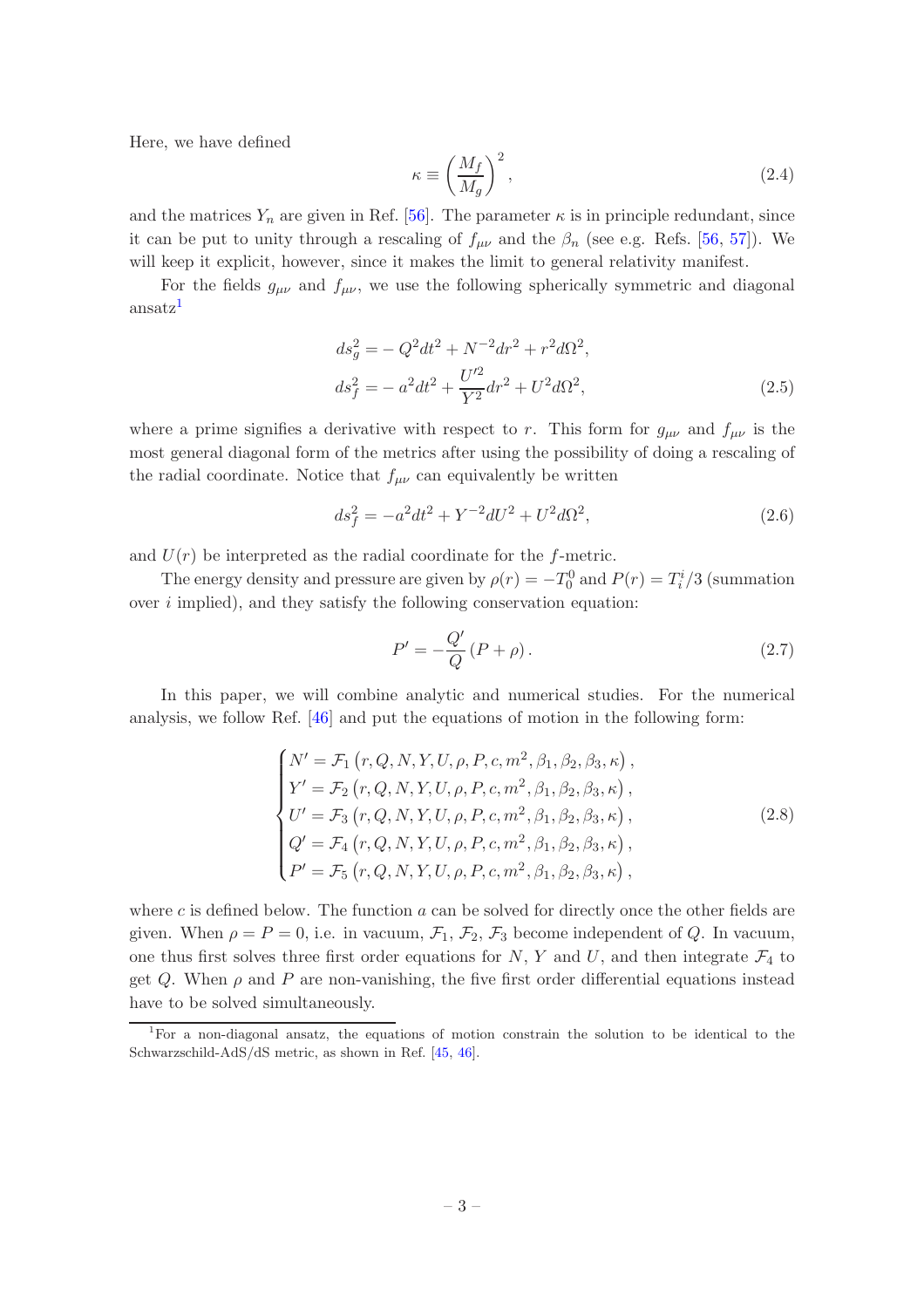### <span id="page-4-0"></span>3 Asymptotic structure

Since we are interested in solutions that are asymptotically flat, the metrics should approach

<span id="page-4-1"></span>
$$
g_{\mu\nu} \to \eta_{\mu\nu}, \qquad f_{\mu\nu} \to c^2 \eta_{\mu\nu}, \tag{3.1}
$$

at infinity. Here c is an asymptotic conformal factor between the two metrics. In order for Eq. [3.1](#page-4-1) to be an solution, we need to impose

$$
\beta_0 = -3\beta_1 c - 3\beta_2 c^2 - \beta_3 c^3,\tag{3.2}
$$

$$
\beta_4 = -\beta_1 c^{-3} - 3\beta_2 c^{-2} - 3\beta_3 c^{-1},\tag{3.3}
$$

to cancel the cosmological constant terms for  $g_{\mu\nu}$  and  $f_{\mu\nu}$ .

Linearizing around the flat space backgrounds, i.e. expanding the metric components as  $Q = 1 + \delta Q$ ,  $N = 1 + \delta N$ ,  $a = c(1 + \delta a)$ ,  $U = cr (1 + \delta U)$  and  $Y = 1 + \delta Y$ , gives

$$
\delta Q = -\frac{C_1}{2r} + \frac{C_2 \kappa c^2}{r} e^{-m_g r},\tag{3.4}
$$

$$
\delta N = -\frac{C_1}{2r} + \frac{C_2 \kappa c^2 (1 + m_g r)}{2r} e^{-m_g r},\tag{3.5}
$$

$$
\delta a = -\frac{C_1}{2r} - \frac{C_2}{r} e^{-m_g r},\tag{3.6}
$$

$$
\delta Y = -\frac{C_1}{2r} - \frac{C_2(1 + m_g r)}{2r} e^{-m_g r},\tag{3.7}
$$

$$
\delta U = \frac{\left(1 + \kappa c^2\right) C_2 \left(1 + m_g r + m_g^2 r^2\right)}{2 m_g^2 r^3} e^{-m_g r}.\tag{3.8}
$$

These solutions, first appearing in Ref. [\[45](#page-20-3)], are well-known and have been presented on several occasions in the literature. The parameters  $C_1$  and  $C_2$  regulate the strength of the massive and massless modes. The graviton mass  $m_q$  is given by

$$
m_g^2 = m^2 \left( 1 + \frac{1}{\kappa c^2} \right) \left( \beta_1 c + 2\beta_2 c^2 + \beta_3 c^3 \right). \tag{3.9}
$$

Let us discuss the free parameters that we have at our disposal. Of the five  $\beta_n$ , two have been fixed in order to yield asymptotically flat solutions. This leaves  $\beta_1$ ,  $\beta_2$  and  $\beta_3$  as free theory parameters.  $m^2$  is not a free parameter since it can be absorbed into the  $\beta_n$ :s. We will keep it explicit, however, since it sets an overall length scale when the  $\beta_n$ : s are of order unity. As mentioned above,  $\kappa$  is also redundant since it can be put to unity through a rescaling of  $f_{\mu\nu}$  and the  $\beta_n$ :s. Since it is important for discerning solutions that lie close to those of general relativity, we will, however, keep it explicit. Added to this, we have the conformal factor c. On the whole, for vacuum solutions, we have four global parameters,

$$
\beta_n = (-1)^{n+1} \left( \frac{1}{2} (3-n) (4-n) - (4-n) \alpha_3 - \alpha_4 \right)
$$

was used, for which  $c = 1$ .

<span id="page-4-2"></span><sup>&</sup>lt;sup>2</sup>Notice that in Refs.  $[46]$  and  $[47]$  the parametrization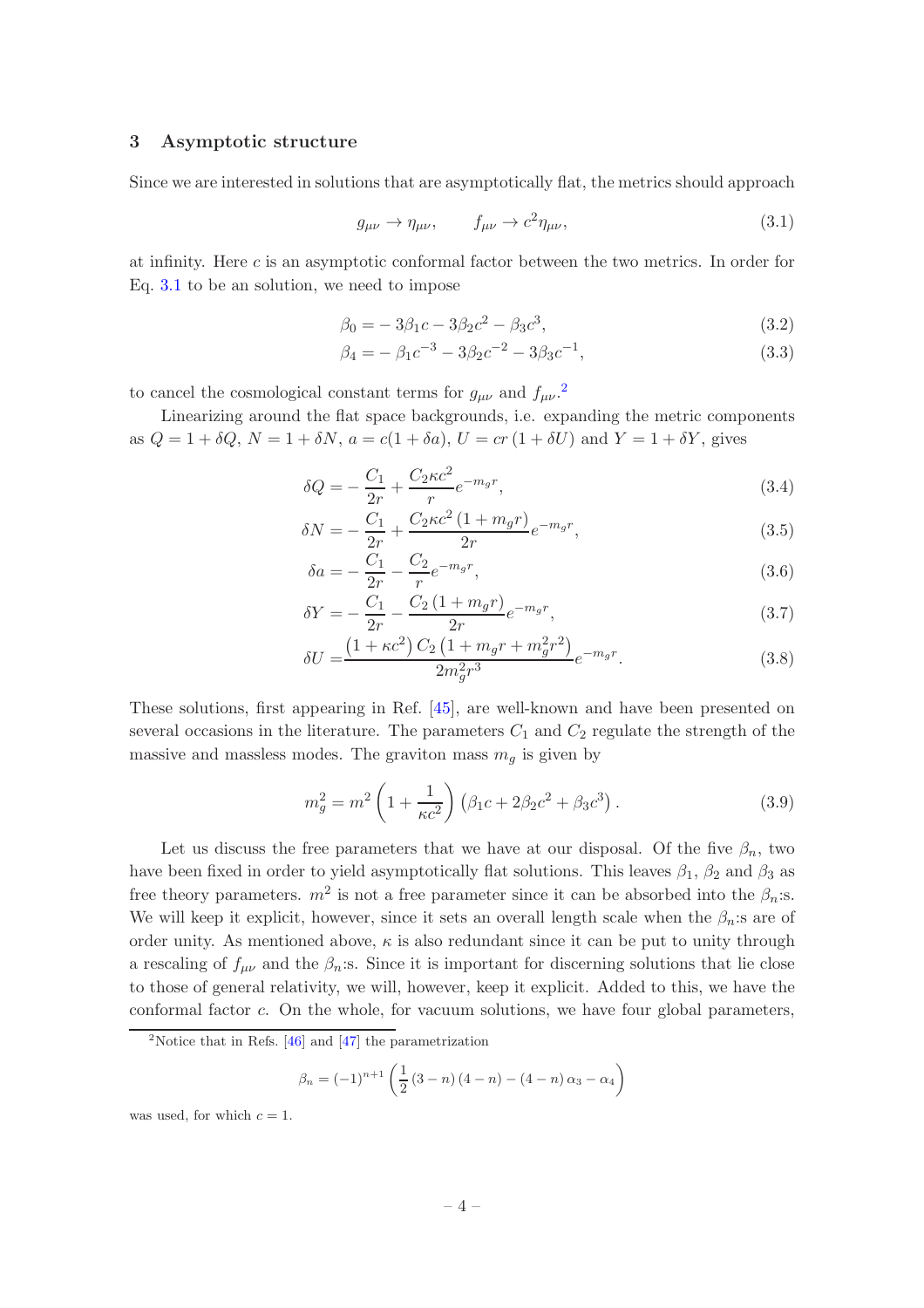the three  $\beta_i$ :s and c, together with the local parameters  $C_1$  and  $C_2$ , which controls the strength of the massless and massive modes. As discussed later, including a gravitational source fixes the relation between  $C_1$  and  $C_2$ .

The equation of motion have the property that under the rescaling

$$
N(r) \to N(\lambda r), \quad Y(r) \to Y(\lambda r), \quad Q(r) \to Q(\lambda r), \quad a(r) \to a(\lambda r),
$$
  

$$
U(r) \to \frac{1}{\lambda}U(\lambda r), \quad \rho \to \frac{\rho}{\lambda^2}, \quad P \to \frac{P}{\lambda^2}, \quad m \to \frac{m}{\lambda},
$$
 (3.10)

a solution is mapped onto a new solution [\[46](#page-20-4)]. We will interchangeable use  $r_V$  (defined below) or  $\lambda_g \equiv m_g^{-1}$  as radial coordinate.

The linear solutions are valid up to the radius where higher order terms become important. This radius is usually called the Vainshtein radius, and was first identified in Ref. [\[58](#page-20-13)] in 1972. In massive bigravity, the Vainshtein radius is

$$
r_V \equiv \left(\frac{2M_{\text{tot}}}{m_g^2}\right)^{1/3},\tag{3.11}
$$

where  $M_{\text{tot}}$  is defined as the total mass of a source. In Ref. [\[58\]](#page-20-13), Vainshtein also conjectured that there should exist a mechanism, later dubbed the Vainshtein mechanism, that effectively restores general relativity inside the Vainshtein radius. That this exists in the context of massive bigravity for SSS spacetimes was shown in Ref. [\[46](#page-20-4)] for the case of  $\kappa \to 0$ , and in Ref. [\[44\]](#page-20-2) for the  $r \ll \lambda_q$  limit. It is important to note, however, that the existence of the Vainshtein mechanism depends on the specific choice of the  $\beta_i$  parameters.

For recent phenomenology concerning the Vainshtein mechanism, see Refs. [\[23](#page-19-0), [59,](#page-20-14) [60\]](#page-20-15) and references therein.

#### <span id="page-5-0"></span>4 Stars

In this section we study the phenomenology of stars in massive bigravity. As a source, we use a star with constant energy density  $\rho_{\star}$ , pressure  $P(r)$  and radius  $r_{\star}$ . The pressure has to satisfy the conservation equation [\(2.7\)](#page-3-1), and vanish at the surface of the star. The mass interior to  $r$  is

$$
M(r) \equiv \frac{1}{2M_g^2} \int_0^r \rho(\tilde{r}) \tilde{r}^2 d\tilde{r},\tag{4.1}
$$

and the total mass of the star is thus

$$
M_{\star} = \frac{\rho_{\star} r_{\star}^3}{6M_g^2}.\tag{4.2}
$$

We have three effective scales for the stars:  $r_{\star}$ ,  $r_V$  and  $\lambda_g$ . We will assume that  $r_{\star} \ll \lambda_g$ , and comment on both the  $r_{\star} < r_V$  scenario as well as  $r_{\star} > r_V$ .

As shown in Refs. [\[28,](#page-19-3) [44](#page-20-2)], the introduction of a source fixes the relation of  $C_1$  and  $C_2$ in the linear solutions to

$$
C_2 = -\frac{2C_1}{3},\tag{4.3}
$$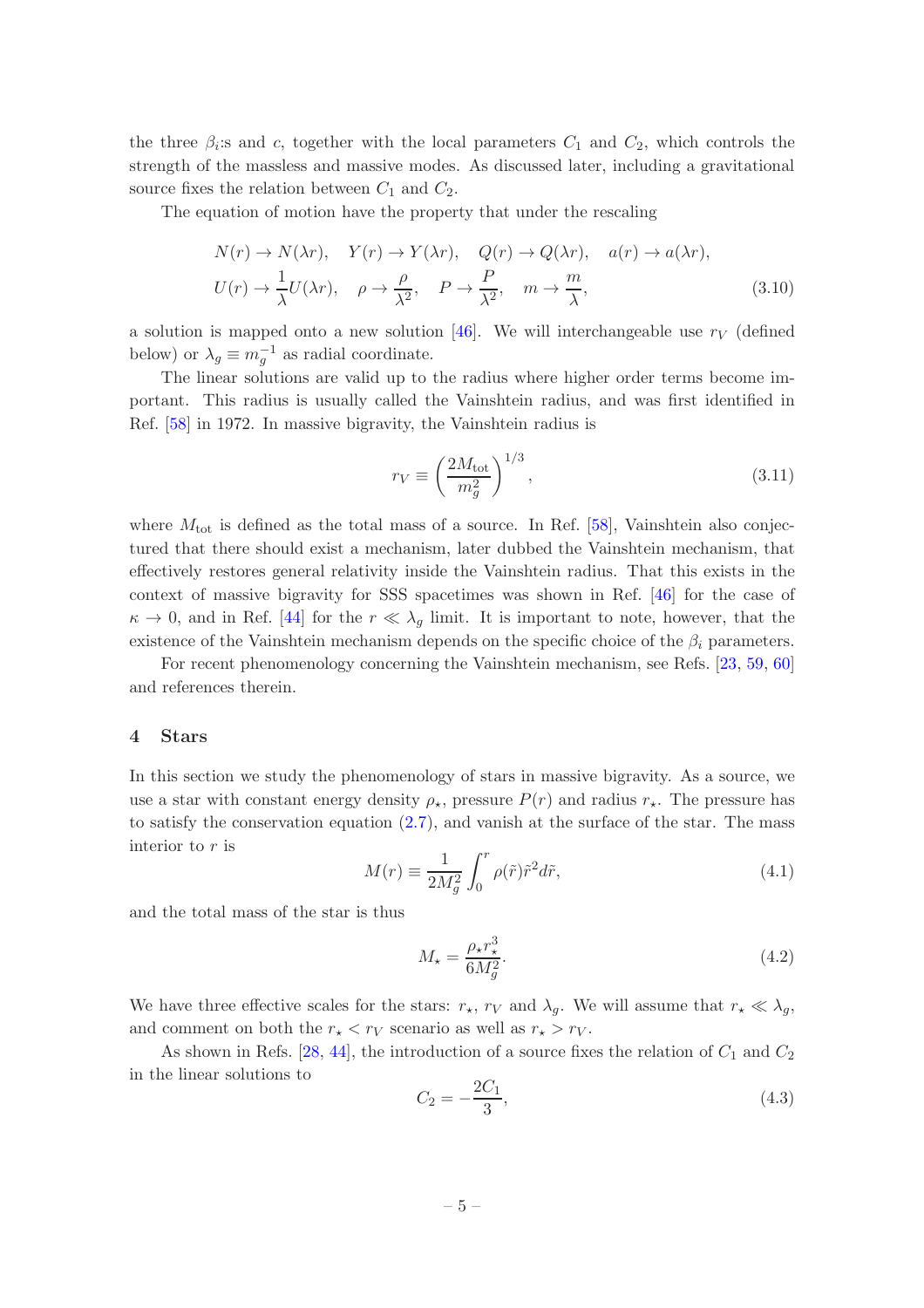and  $C_1 = 2M_{\text{tot}}/(1 + \kappa c^2)$ . The linear solutions then become

$$
\delta Q = -\frac{M_{\text{tot}}}{r(1 + \kappa c^2)} \left[ 1 + \frac{4\kappa c^2}{3} e^{-m_g r} \right],\tag{4.4}
$$

$$
\delta N = -\frac{M_{\text{tot}}}{r(1 + \kappa c^2)} \left[ 1 + \frac{2\kappa c^2}{3} e^{-m_g r} \right],\tag{4.5}
$$

$$
\delta a = -\frac{M_{\text{tot}}}{r(1 + \kappa c^2)} \left[ 1 - \frac{4}{3} e^{-m_g r} \right],\tag{4.6}
$$

$$
\delta Y = -\frac{M_{\text{tot}}}{r(1 + \kappa c^2)} \left[ 1 - \frac{2}{3} (1 + m_g r) e^{-m_g r} \right],\tag{4.7}
$$

$$
\delta U = -\frac{2M_{\text{tot}}[1 + m_g r + (m_g r)^2]e^{-m_g r}}{3r(m_g r)^2}.
$$
\n(4.8)

Asymptotically, the fields thus look like a massless general relativity (GR) like term plus a Yukawa term. They exhibit the usual vDVZ-discontinuity [\[61](#page-20-16)[–63](#page-21-0)] which can be probed observationally. As  $r \gg \lambda_q$ , the Yukawa term decays, however, and the fields look identical to general relativity. Is is only when  $r \lesssim \lambda_g$ , or when higher order terms become important, that we can expect any observational signatures.

When massive bigravity is used for cosmological applications, for  $\kappa c^2 \sim 1$ , we expect  $\lambda_q$  to be of the order of the Hubble scale today. It is then an excellent approximation that  $r_{\star} \ll \lambda_g$ . For this framework, it was shown in Ref. [\[44](#page-20-2)] that it is possible to obtain approximative analytical solutions by assuming that all fields and their derivatives are close to the flat space background, with the exception of  $U/r$ . Defining<sup>[3](#page-6-0)</sup>

$$
\mu = \frac{U}{cr} - 1,\n\alpha = -\frac{\beta_2 c^2 + \beta_3 c^3}{\beta_1 c + 2\beta_2 c^2 + \beta_3 c^3},\n\beta = \frac{\beta_3 c^3}{\beta_1 c + 2\beta_2 c^2 + \beta_3 c^3},
$$
\n(4.9)

the metric perturbations can be expressed as

<span id="page-6-1"></span>
$$
r\delta Q' = \frac{P(r)r^2}{2M_g^2} + \frac{M(r)}{r} - \frac{\kappa c^2 m_g^2 r^2}{2(1 + \kappa c^2)} \left(\mu - \frac{\beta}{3}\mu^3\right),\tag{4.10}
$$

$$
\delta N = -\frac{M(r)}{r} - \frac{\kappa c^2 m_g^2 r^2}{2(1 + \kappa c^2)} \left(\mu - \alpha \mu^2 + \frac{\beta}{3} \mu^3\right),\tag{4.11}
$$

$$
r\delta a' = \frac{m_g^2 r^2 (r + r\mu)'}{2(1 + \kappa c^2)(1 + \mu)^2} \left[ \mu + 2\mu^2 + \frac{1}{3}(2 - 2\alpha - \beta)\mu^3 \right],
$$
 (4.12)

$$
\delta Y = \frac{m_g^2 r^2}{2(1+\mu)(1+\kappa c^2)} \left[ \mu + (1-\alpha)\mu^2 + \frac{1}{3}(1-\alpha+\beta)\mu^3 \right].
$$
 (4.13)

<span id="page-6-0"></span><sup>&</sup>lt;sup>3</sup>Note that the definitions of  $\alpha$  and  $\beta$  are generalized compared to Ref. [\[44\]](#page-20-2) in which  $\beta_1 c + 2\beta_2 c^2 + \beta_3 c^3$ was normalized to unity.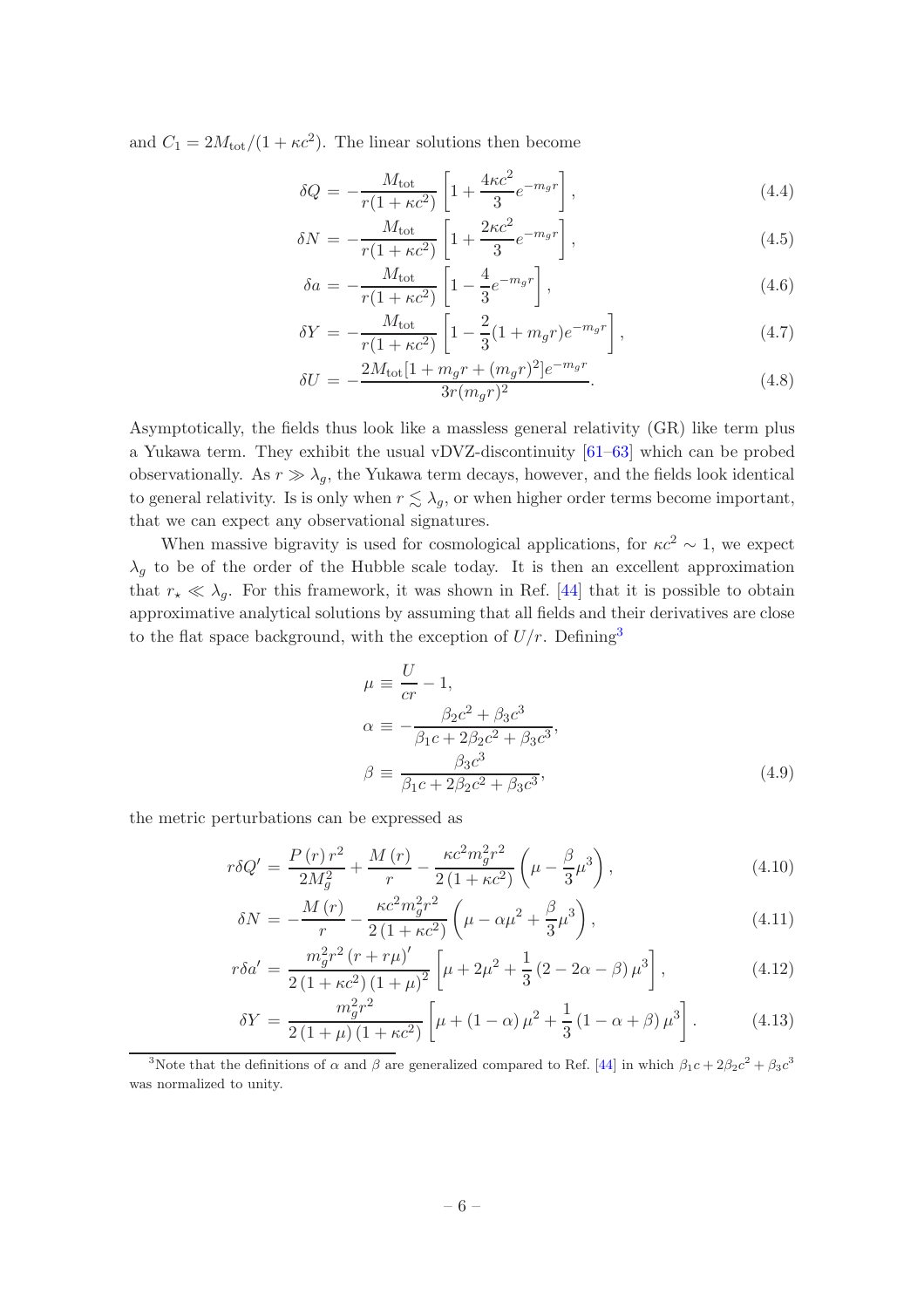

<span id="page-7-1"></span>**Figure 1.** Left panel: Allowed region (hatched) for  $\alpha$  and  $\beta$  using  $\kappa = c = 1$ . Right panel: Allowed region (hatched) for  $\beta_2$  and  $\beta_3$  using a normalization where  $\beta_1 c + 2\beta_2 c^2 + \beta_3 c^3 = 1$  and  $\kappa = c = 1$ .

These fields are thus functions of  $M(r)$ ,  $P(r)$  and  $\mu$ , where  $\mu$  satisfies a seventh-degree polynomial:

$$
3(1 + \kappa c^2) \mu + 6(1 + \kappa c^2) (1 - \alpha) \mu^2 +
$$
  
\n
$$
\frac{1}{3} [6(1 + \kappa c^2) \alpha^2 - 2(17 + 18\kappa c^2) \alpha + 4(1 + \kappa c^2) \beta + 10 + 9\kappa c^2] \mu^3 +
$$
  
\n
$$
\frac{2}{3} [6(1 + \kappa c^2) \alpha^2 - (7 + 9\kappa c^2) \alpha + 4(1 + \kappa c^2) \beta + 1] \mu^4 +
$$
  
\n
$$
\frac{1}{3} [2(1 + 3\kappa c^2) \alpha^2 - (1 + \kappa c^2) \beta^2 + 2(1 + 2\kappa c^2) \beta - 4\alpha \beta - 2\alpha] \mu^5
$$
  
\n
$$
-\frac{2}{3} \kappa c^2 \beta^2 \mu^6 - \frac{1}{3} \kappa c^2 \beta^2 \mu^7
$$
  
\n
$$
= -\frac{(1 + \kappa c^2)(1 + \mu)^2}{m_g^2} \left[ \frac{2M(r)}{r^3} (1 - \beta \mu^2) - \frac{P(r)}{M_g^2} (1 - 2\alpha \mu + \beta \mu^2) \right].
$$
 (4.14)

The function  $\mu$  satisfies  $-1 < \mu \leq 0$  for all physically relevant cases.

In Sec. [A,](#page-15-1) we show that real valued solutions to Eq. [4.14](#page-7-0) that approach zero at infinity (which corresponds to the asymptotically flat solutions) exist if  $\alpha > -1/\sqrt{\beta}$ . Furthermore, one must also have  $\alpha < -d_1/d_2$  when  $d_2 < 0$ , where

<span id="page-7-0"></span>
$$
d_1 \equiv 1 + 3\kappa c^2 - 6\sqrt{\beta}(1 + \kappa c^2) + 3\beta(1 + \kappa c^2),
$$
  
\n
$$
d_2 \equiv -1 + 6\sqrt{\beta}(1 + \kappa c^2)(1 + \beta) - \beta(13 + 12\kappa c^2).
$$
\n(4.15)

These constraints are depicted in Fig. [1](#page-7-1) and are more restrictive than those presented in Ref. [\[44](#page-20-2)]. In terms of  $\beta_i$ , we can write  $\alpha > -1/\sqrt{\beta}$  and  $\beta > 1$  as (using the normalization where  $\beta_1 c + 2\beta_2 c^2 + \beta_3 c^3 = 1$ )

<span id="page-7-2"></span>
$$
\beta_3 c^3 > 1,\n\beta_2 c^2 < \sqrt{\beta_3 c^3} - \beta_3 c^3 < 0,\n\beta_1 c = 1 - 2\beta_2 c^2 - \beta_3 c^3 > (\sqrt{\beta_3 c^3} - 1)^2 > 0.
$$
\n(4.16)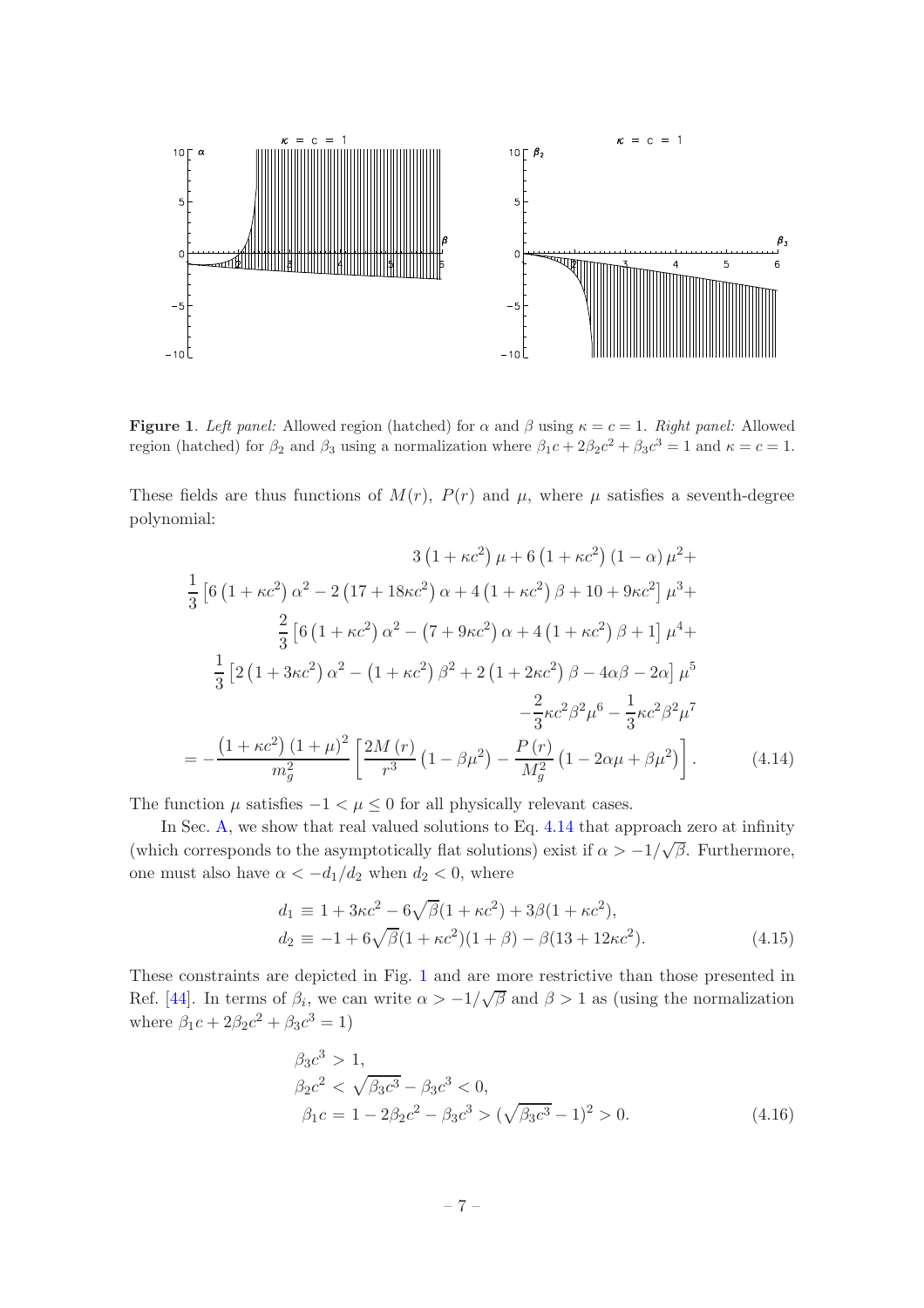That is, we need  $\beta_2$  to be strictly negative and  $\beta_1$  and  $\beta_3$  to be strictly positive.

For the phenomenological analysis, we will use the following definitions of the potentials:

<span id="page-8-0"></span>
$$
\Phi \equiv Q^2 - 1 \simeq 2\delta Q, \qquad \Psi \equiv 1 - N^{-2} \simeq 2\delta N. \tag{4.17}
$$

From Eqs. [4.10,](#page-6-1) [4.11](#page-6-1) and [4.17,](#page-8-0) we have

$$
\Psi = -\frac{2M(r)}{r} - \frac{m_g^2 \kappa c^2 r^2}{1 + \kappa c^2} \left(\mu - \alpha \mu^2 + \frac{\beta \mu^3}{3}\right),\tag{4.18}
$$

$$
v^{2} = r\Phi' = \frac{P(r)}{M_{g}^{2}}r^{2} + \frac{2M(r)}{r} - \frac{m_{g}^{2}\kappa c^{2}r^{2}}{1 + \kappa c^{2}}\left(\mu - \frac{\beta\mu^{3}}{3}\right),
$$
\n(4.19)

where v is the circular velocity. From this we see that as long as  $\mu$  stays real and finite as  $r \to 0$ , we will recover GR at small radii, as long as the potentials are small.

Outside the source, we have

<span id="page-8-1"></span>
$$
\Psi = -\frac{2M_{\text{tot}}}{r} \left[ 1 + \frac{\kappa c^2}{1 + \kappa c^2} \left( \frac{r}{r_V} \right)^3 \left( \mu - \alpha \mu^2 + \frac{\beta \mu^3}{3} \right) \right]
$$
\n
$$
\xrightarrow{r \gg r_V} -\frac{2M_{\text{tot}}}{r} \left[ 1 - \frac{\kappa c^2}{3(1 + \kappa c^2)} \right],
$$
\n(4.20)

$$
r\Phi' = \frac{2M_{\text{tot}}}{r} \left[ 1 - \frac{\kappa c^2}{1 + \kappa c^2} \left( \frac{r}{r_V} \right)^3 \left( \mu - \frac{\beta \mu^3}{3} \right) \right]
$$
(4.21)

$$
\xrightarrow{r \gg r_V} \frac{2M_{\text{tot}}}{r} \left[ 1 + \frac{\kappa c^2}{3\left(1 + \kappa c^2\right)} \right].\tag{4.22}
$$

The limit  $r \gg r_V$  is derived by noting that we can neglect higher order terms in  $\mu$ , and solve Eq. [4.14](#page-7-0) as

$$
\mu = -\frac{1}{3} \left(\frac{r_V}{r}\right)^3. \tag{4.23}
$$

Note that this "asymptotic" value is only valid far inside the Compton wavelength of the graviton and represents the maximal deviation we expect from GR. The deviation is monotonically increasing with  $\kappa c^2$  and has a maximal value of 1/3. For  $r \gg \lambda_q$ , we recover GR again. If we are far outside the graviton Compton wavelength, the exponential term will be negligible and GR is recovered. If we are far inside the Vainshtein radius  $r_V \sim (M_{\text{tot}} \lambda_g^2)^{1/3}$ , and GR is restored again. We thus expect the largest deviations from GR to happen at  $r_V \lesssim r \lesssim \lambda_g$ . As an example, assuming  $m_g = H_0$ , for the Sun, we have

$$
r_V^{\odot} \approx 4 \cdot 10^{18} \,\mathrm{m} \approx 140 \,\mathrm{pc} \approx 2.7 \cdot 10^7 \,\mathrm{AU}.\tag{4.24}
$$

We thus only expect the gravitational field from the Sun to be modified on scales much larger than the distances to its closest star neighbours, where they of course are completely negligible anyway. In the solar system  $(r \sim 1 \text{ AU})$ , deviations are of order  $(r/r_V)^3 \approx 10^{-21}$ . This value is way below current observational constraints showing that on AU scales, deviations from the inverse square force law is  $\lesssim 10^{-9}$  [\[64\]](#page-21-1). This observational constraint indicate that  $\lambda_g \gtrsim 1$  kpc, except for the case of  $\kappa c^2 \ll 1$  when constraints on  $\lambda_g$  will be weaker.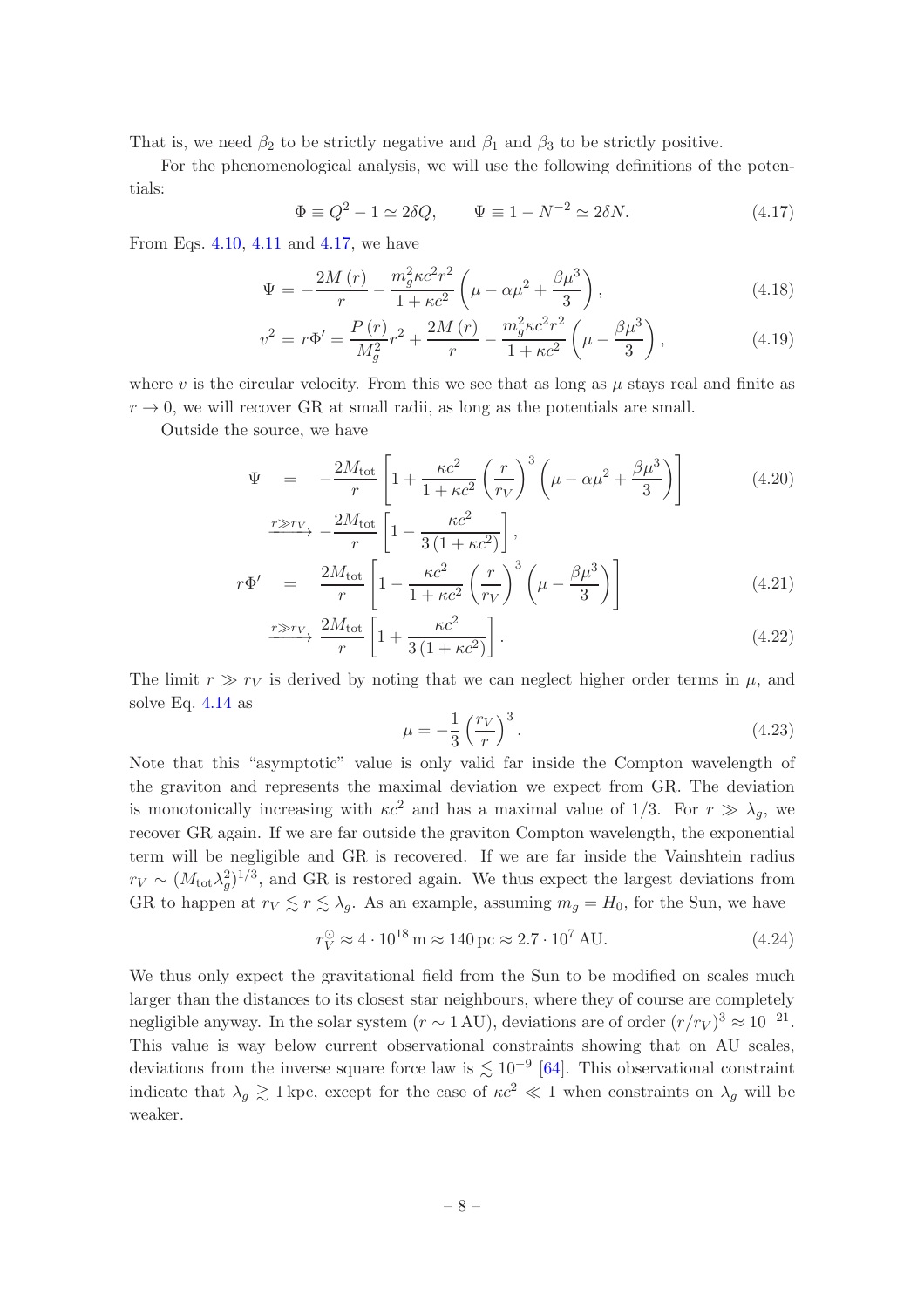For parameter values not fulfilling the requirements given, we may still have everywhere real solutions if the radius of the source is bigger than its Vainshtein radius. For example, if the source has a constant density (and zero pressure),  $\mu$  will be constant inside the source. As shown in Ref. [\[23](#page-19-0)], the requirement of having sources larger than their Vainshtein radii corresponds to them having densities smaller than order of the critical density of the Universe, if  $m_q \sim m \sim H_0$ . We still might be able to have more compact sources if we let  $\kappa$  be very small since  $m_g \propto m\kappa^{-1/2}$ . For a source with mean density  $\rho_{\star}$ , for small  $\kappa$ , we can write Eq. [4.14](#page-7-0) at the surface of the source

$$
3\mu + 6(1 - \alpha)\mu^2 + \frac{1}{3} [6\alpha^2 - 34\alpha + 4\beta + 10]\mu^3 +
$$
  

$$
\frac{2}{3} [6\alpha^2 - 7\alpha + 4\beta + 1]\mu^4 + \frac{1}{3} [2\alpha^2 - \beta^2 + 2\beta - 4\alpha\beta - 2\alpha]\mu^5
$$
  

$$
= -\left(\frac{\rho_\star}{\rho_{cr}}\right) \left(\frac{H_0}{m_g}\right)^2 (1 + \mu)^2 (1 - \beta\mu^2), \qquad (4.25)
$$

where the critical background density of the Universe today is given by

$$
\rho_{\rm cr} = 3M_g^2 H_0^2 \sim 1.88 \cdot 10^{-29} h^2 \,\text{g} \,\text{cm}^{-3}.\tag{4.26}
$$

Demanding that solutions exist down to the surface of a neutron star for which

$$
\rho_{\text{neutr}} \sim 4 \cdot 10^{14} \,\text{g cm}^{-3},\tag{4.27}
$$

we generally need  $(\rho_{\star}/\rho_{cr}) (H_0/m_g)^2 \approx (\rho_{\star}/\rho_{cr}) \kappa (H_0/m)^2$  to be smaller than order one, which means that  $\kappa$  should be less than the ratio of the critical density of the universe and the source density, assuming  $m \sim H_0$ .<sup>[4](#page-9-0)</sup> For general values of m we get

$$
\kappa \lesssim 10^{-44} \left(\frac{m}{H_0}\right)^2. \tag{4.28}
$$

Alternatively, we can constrain the Compton wavelength of the graviton

$$
\lambda_g \lesssim \sqrt{\frac{\rho_{\rm cr}}{\rho_{\rm neutr}}} r_H \simeq 28 \,\text{km}.\tag{4.29}
$$

where  $r_H \equiv H_0^{-1} \approx 1.3 \cdot 10^{26}$  m. Note however that this very restrictive limit only needs to be fulfilled for parameter values not fulfilling the ones illustrated in Fig. [1.](#page-7-1)

In Ref. [\[65](#page-21-2)] a limit of  $\sqrt{\kappa} \leq 10^{-17}$  was derived in order to push scalar instabilities back before BBN. For this to work, we need at least two  $\beta_i \neq 0$ . For background and perturbation solutions, the main idea is that in the limit of  $\kappa \to 0$ , the ratio between the scale factors of the two metrics goes to a constant determined by the values of the  $\beta_i$  and c. This gives a cosmological constant-like contribution to the Friedmann equation and well-behaved perturbation theory.

<span id="page-9-0"></span><sup>&</sup>lt;sup>4</sup>Although fields are not weak at the surface of a neutron star, using the polynomial equation is sufficient to obtain order-of-magnitude estmates.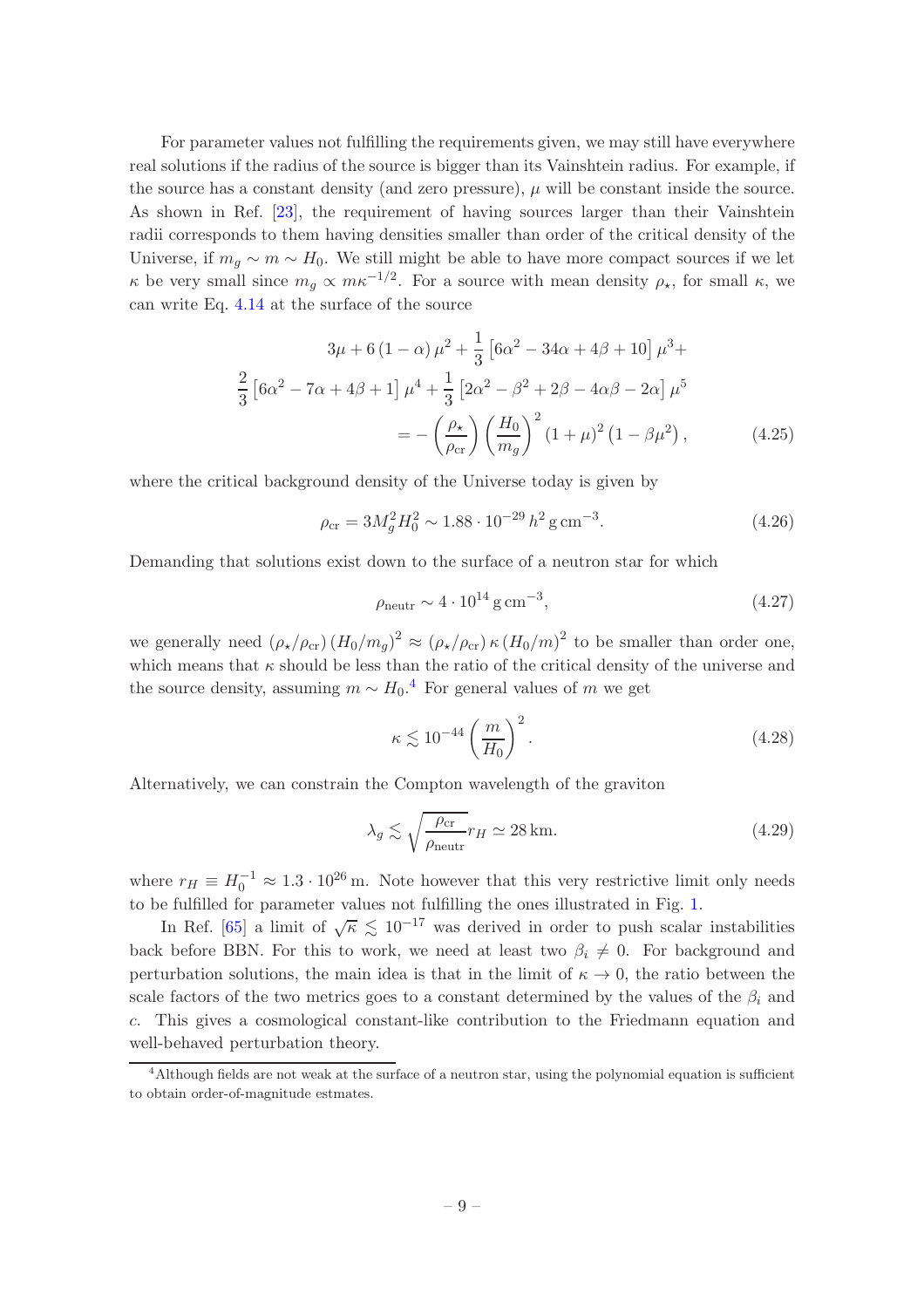

<span id="page-10-1"></span>**Figure 2.** Deviations from the general relativity predictions for the potential  $\Psi$  and the circular velocity  $v^2$  for the case of  $\kappa = c = l = 1$  (where  $l = r_g/r_V$ ),  $\alpha = 1$  and  $\beta = 4$ .

## <span id="page-10-0"></span>5 Galaxies

We now turn to the phenomenology of galaxies. In the dark matter paradigm, there is a somewhat unexpected large correlation between the distribution of baryonic and dark matter. One of the main arguments for MOND is that it is able to explain this correlation on galactic scales [\[66](#page-21-3)]. However, it fails on larger scales [\[67\]](#page-21-4). The Vainshtein radius on the other hand naturally adapts to the scale of the object.

We add a galactic source (with negligible pressure) with density profile

$$
\rho(r) = \rho_0 r^{-q},\tag{5.1}
$$

being truncated at  $r = r_g \equiv lr_V$ , where the parameter l sets the compactness of the galaxy and is of order one, or slightly lower, for  $m_q \sim H_0$ . We then have

$$
M(r) = \rho_0 \frac{r^{3-q}}{2(3-q)},
$$
  
\n
$$
M_{\text{tot}} = \rho_0 \frac{r_g^{3-q}}{2(3-q)}.
$$
\n(5.2)

We can now write (inside the galaxy; outside the galaxy the solution is given by Eqs. [4.20\)](#page-8-1)

$$
\Psi = -\frac{2M(r)}{r} \left[ 1 + l^{3-q} \frac{\kappa c^2}{1 + \kappa c^2} \left( \frac{r}{r_V} \right)^{-q} \left( \mu - \alpha \mu^2 + \frac{\beta \mu^3}{3} \right) \right],
$$
(5.3)  

$$
v^2 = r\Phi' = \frac{2M(r)}{r} \left[ 1 - l^{3-q} \frac{\kappa c^2}{1 + \kappa c^2} \left( \frac{r}{r_V} \right)^{-q} \left( \mu - \frac{\beta \mu^3}{3} \right) \right].
$$

This typically gives result like in Fig. [2](#page-10-1) where  $\kappa = c = l = 1$ ,  $\alpha = 1$  and  $\beta = 4$ .

The observed gravitational lensing and dynamical properties of elliptical galaxies are consistent with general relativity predictions, to an accuracy of  $\sim 5\%$  [\[28](#page-19-3), [68](#page-21-5)]. We have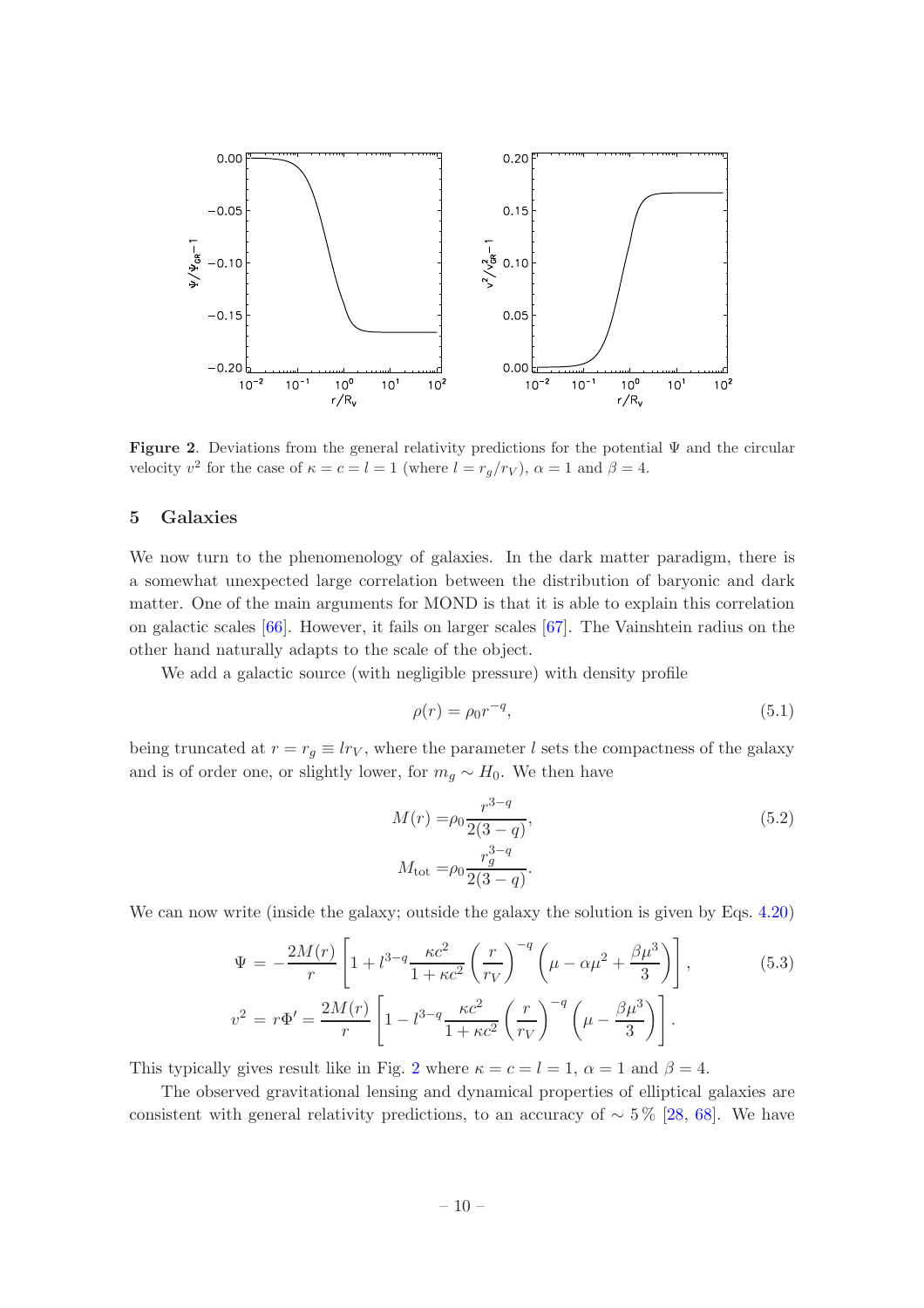three ways to make our model consistent with lensing constraints. The first is to make the Compton wavelength so small that we are well outside it for the lensing and dynamical observations (basically, the velocity dispersion of stars). The lensing radii typically are  $\simeq$  5 kpc and the velocity dispersion integrated out to similiar radii. In order not to be in conflict with the observed constraints, we thus need  $\lambda_q \lesssim 0.5$  kpc. However, as noted in Sec. [4,](#page-5-0) such small values are ruled out by Solar system constraints.

The second possibility is that the so called gravitational slip  $\gamma$  – the ratio of the gravitational potentials experienced by massive and massless particles – is small. The largest deviations from general relativity predictions are found between the Vainshtein radius and the Compton wavelength where

$$
\gamma = \frac{\kappa c^2}{3(1 + 3\kappa c^2)}\tag{5.4}
$$

Using data from the strong gravitational lens sample observed with the Hubble Space Telescope Advanced Camera for Surveys by the Sloan Lens ACS (SLACS) Survey [\[69\]](#page-21-6), we constrain  $\kappa c^2 \leq 0.1$  at  $2\sigma$ .

The third possibility, valid for parameter values for which we have a functioning Vainshtein mechanism, is to make sure that we are well inside the Vainshtein radius,

$$
r_V = \left(\frac{2M_g}{m_g^2}\right)^{1/3} \simeq 630 \left(\frac{M}{10^{11} M_\odot}\right)^{1/3} \left(\frac{H_0}{m_g}\right)^{2/3} \text{ kpc.}
$$
 (5.5)

For large  $\kappa c^2$ , we typically need to be a factor of 10 inside the Vainshtein radius not to be in conflict with observational limits, corresponding to  $m_q/H_0 \lesssim 40$  or  $\lambda_q \gtrsim 0.1$  Gpc.

To summarize, strong lensing galaxy systems constrain the graviton Compton wavelength  $\lambda_q$  to be either smaller than ~ 0.5 kpc or larger than ~ 0.1 Gpc, or the combination  $\kappa c^2$  to be smaller than ~ 0.1. However,  $\lambda_g < 0.5$  kpc is disfavoured by Solar system constraints. We also note that we generally expect the velocity dispersion in galaxies and galaxy clusters to increase as compared to the general relativity prediction, on scales similar to the sizes of the systems if  $m<sub>g</sub> \sim H<sub>0</sub>$  or slightly larger. This will have an effect on the predicted abundance of dark matter in these systems, namely that we need less dark matter than in the general relativity case. However, since we maximally expect the velocity dispersion squared to increase by a factor of  $1/3$ , the effect is not large enough to completely evade the need for dark matter in galaxies and galaxy clusters.

## <span id="page-11-0"></span>6 Vacuum solutions

In the previous section, we studied stars, galaxies and their phenomenology. In this section we comment on the relationship between the star solutions and vacuum solutions, such as black holes. Our chief interest here is to understand if the bimetric black holes can be the end-state of the gravitational collapse of massive stars.

Vacuum solutions in massive bigravity were studied extensively in Ref. [\[46\]](#page-20-4). Following the proof of Ref. [\[43](#page-20-1)]—that for non-singular metrics there has to be a common Killing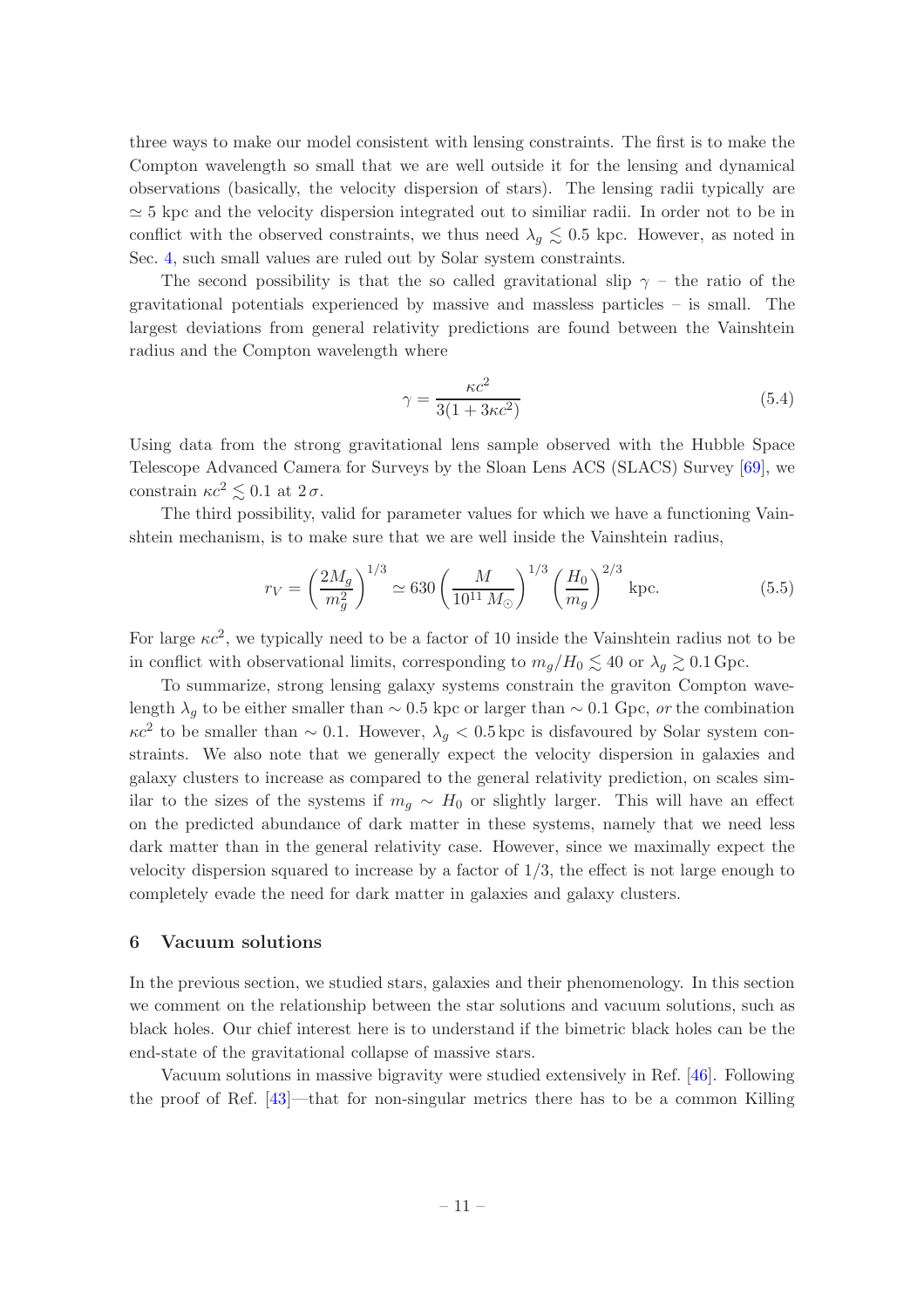

<span id="page-12-0"></span>Figure 3. Left panel: The field N for different choices of c, for a black hole with  $r_H/\lambda_g = 0.04$  and  $\beta_2 = \beta_3 = 0$ . The fields approach the Schwarzschild solution close to  $r_H$ . Varying the parameter c shows that several possible solutions exist for a given  $r_H/\lambda$ . Right panel: The constant u, given by  $U/r$  as  $r \to r_H$ , as a function of c, showing a close to linear relationship.

horizon—we expand the fields N, Y and U close to the horizon, situated at  $r = r_h$ , as

$$
N^{2} = \sum_{n\geq 1} a_{n} (r - r_{h})^{n}, \quad Y^{2} = \sum_{n\geq 1} b_{n} (r - r_{h})^{n}, \quad U = u r_{h} + \sum_{n\geq 1} c_{n} (r - r_{h})^{n}.
$$
 (6.1)

From Eqs. [2.8,](#page-3-2) the coefficients  $a_n$ ,  $b_n$  and  $c_n$  can all be expressed in terms of u and  $a_1$ , where  $u$  is arbitrary and  $a_1$  satisfies a quadratic polynomial with coefficients depending on u and the parameters of the theory (i.e. c and the  $\beta_i$  parameters). Since there are three equations of motion, and three free parameters  $(u, C_1 \text{ and } C_2)$  there exists at most a discrete set of solutions for a given value of c and the  $\beta_i$  parameters. The structure of these solutions was investigated extensively in Ref. [\[47](#page-20-5)], in the case of  $c = 1$ . This was done through a shooting method, where  $u, C_1$  and  $C_2$  were varied until the solution with asymptotic flatness was found. In this paper we have performed a similar numerical study, but with general c. Our results are in agreement with Refs.  $[47]$  and  $[46]$  wherever they overlap.

It was found in Ref. [\[47\]](#page-20-5), that for a given value of the  $\beta_i$  parameters, the solutions are classified by  $r_h/\lambda_q$ , i.e the ratio between the horizon and the Compton wavelength of the graviton. An upper bound for  $r_h/\lambda_q$  is 0.876, a value related to the Gregory-Laflamme instability (see Ref. [\[70](#page-21-7)] for an interesting discussion of this result). Above that bound, only the bi-Schwarzschild solution exists (i.e.  $g_{\mu\nu}$  is equal to the Schwarzschild solution, and  $f_{\mu\nu} = c^2 g_{\mu\nu}$ ). The minimum value of  $r_h/\lambda_g$  depends on the model under consideration. The conjectured parameter structure presented in Ref. [\[47\]](#page-20-5) is that when  $\beta_3$  is non-zero, solutions cease to exist below a critical value of  $r_h/\lambda_q$  (which excludes realistic astrophysical black holes). When  $\beta_3 = 0$ ,  $\beta_2 > 1$  and  $\beta_1 < -1$ , black hole solutions exist for all values of  $r_h/\lambda_q$  below the Gregory-Laflamme bound.

Moving beyond the case of  $c = 1$ , we show in Fig. [3](#page-12-0) the metric field N for different values of c and with  $r_H/\lambda_g = 0.04$ . This shows that several possible black hole solutions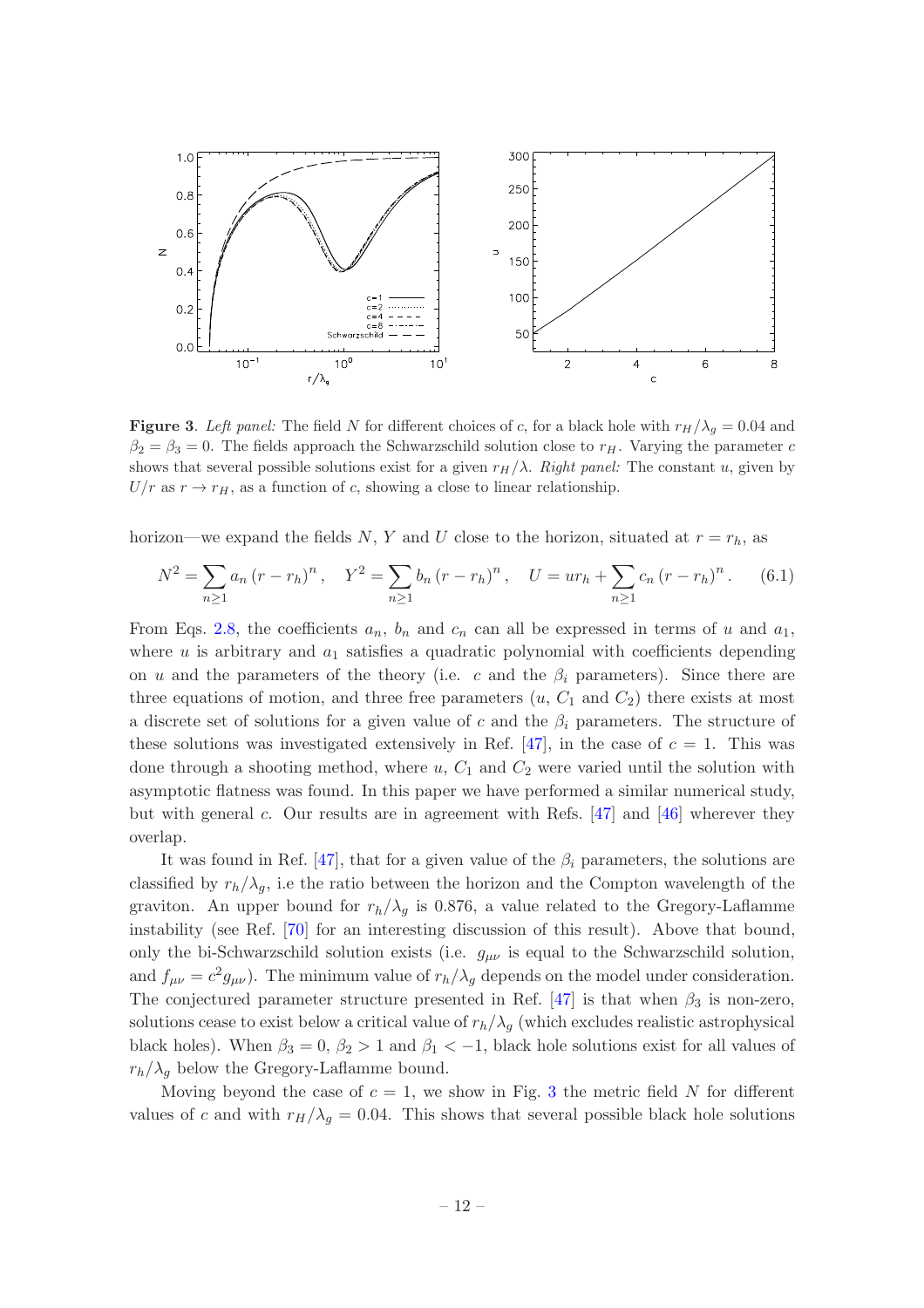

<span id="page-13-1"></span>**Figure 4.** Left panel: The function  $U/r$  solved using the full equations of motion numerically (dashed) and using the approximate solution, given by Eq. [4.14](#page-7-0) (dotted).  $U/r$  departs from the constant solution predicted by the approximate solution when the other metric fields become nonlinear. Right panel: The metric function  $N$  divided by the GR-solution and  $N$  divided by  $Q$ . For the GR-solution, the Schwarzschild radius is given by  $r_S/\lambda_g = 10^{-4}$ ; this ensures that the horizon of the GR and bigravity solutions conicide. In both the left and right panel,  $C_1/\lambda_g = 5 \times 10^{-5}$ ,  $C_2 = -2/3 \times C_1$  and  $\beta_1 = 7$ ,  $\beta_2 = -5$ ,  $\beta_3 = 4$ ,  $c = \kappa = 1$  (these specific values ensure that the solution exists within the Vainshtein radius).  $N/N_{GR}$  and  $N/Q$  approach unity as  $C_1/\lambda_q$  decreases.

are possible for fixed  $r_H/\lambda_q$ , as long as c is varied. We also display the relationship between the constants  $u$  and  $c$ .

Stars and black holes. Concerning the relationship between the star and black hole solutions, we note the following: First of all,  $u < c$  for the stars, but  $u > c$  for the black holes. Secondly, for star solutions to exist inside the Vainshtein radius, we must have  $\beta_3 c^3 > 1$ . For the black holes, we must instead have  $\beta_3 = 0$  for solutions to exist for all  $r_h/\lambda_g < 0.876$ , according to the conjecture of Ref. [\[47](#page-20-5)]. Finally, the asymptotic structure is different as compared to the black holes and stars. For stars, we have  $C_2/C_1 = -2/3$ . For the black holes, while a full parameter scan is beyond the scope of this paper, we conjecture that all black holes satisfy

$$
0 \le \frac{C_2 c^2}{C_1} < \frac{2}{3}.\tag{6.2}
$$

This conjecture follows from a numerical analysis, where we find that the point  $C_2c^2$  =  $2C_1/3$  (in the following we put  $\kappa = 1$ ) marks a transition for the behaviour of N. Above this value, i.e.  $C_2c^2 > 2C_1/3$ , N will generically become larger than unity.<sup>[5](#page-13-0)</sup> Below this value, N will become less than unity. Furthermore, for  $C_2 > 0$ ,  $U/r$  will grow larger than c as one integrates from infinity towards lower r, and for  $C_2 < 0$ , it will become smaller. The point  $C_2 = 0$  corresponds to the Schwarzschild solution, and as  $C_2 \rightarrow 0$ ,  $r_h/\lambda_g$  approaches the value 0.876 given by the Gregory-Laflamme instability. For the black holes, we have

<span id="page-13-0"></span><sup>&</sup>lt;sup>5</sup>As a sideremark, we note that for  $C_2c^2 > 2C_1/3$ , there exist solutions where all the metric fields beside a go like ∼  $1/\sqrt{r}$ , inside the Vainshtein radius, for the  $\beta_2 = \beta_3 = 0$  model. The implication of these solutions will be investigated in an upcoming work.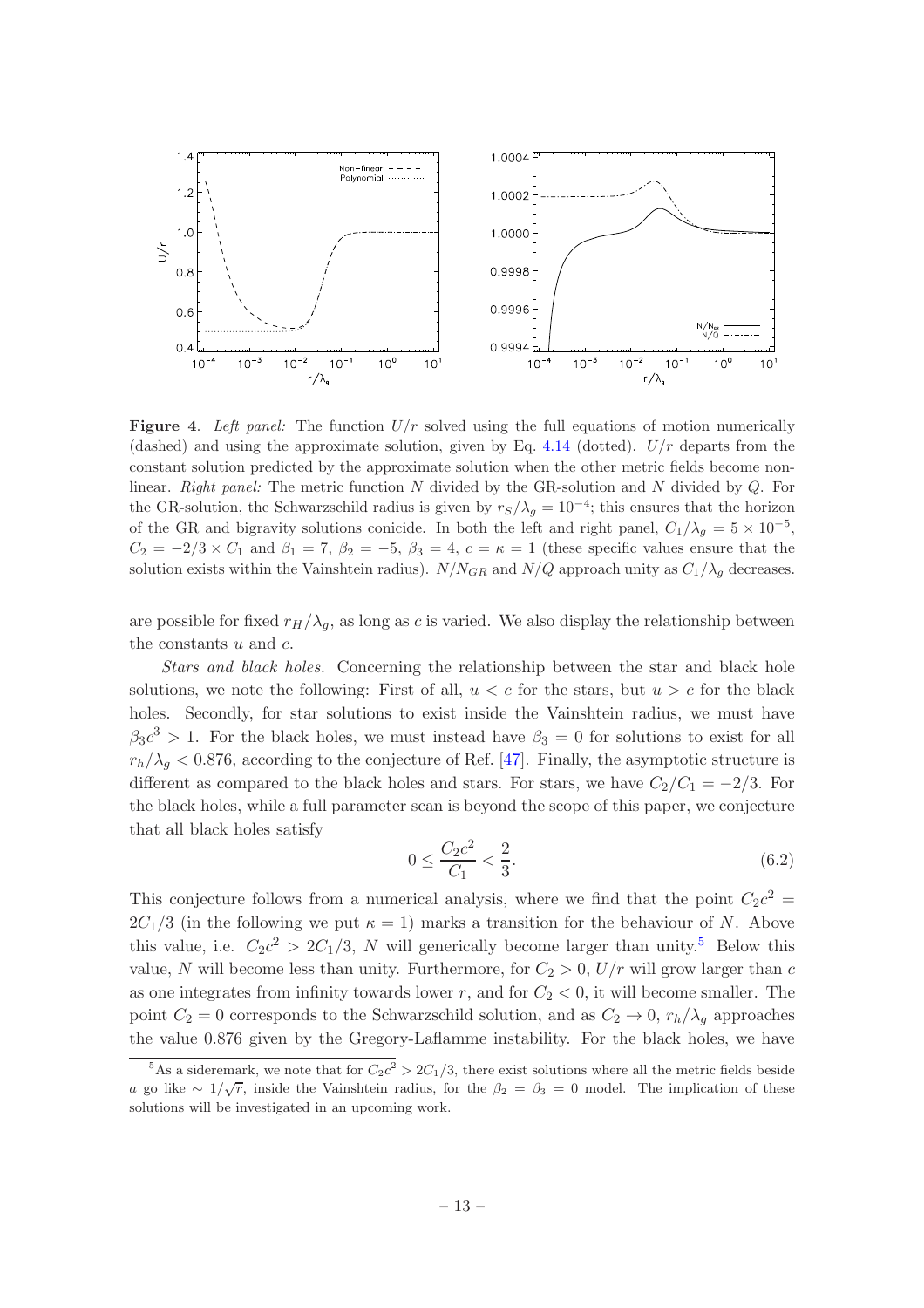that N should become less than unity (and eventually approach zero), and  $U/r$  should be larger than c. Thus, for the black holes, we should have  $0 < C_2 c^2 < 2C_1/3$ . This is also confirmed for the black hole solutions that we have studied. There thus seem to be qualitative difference concerning the overall sign of the massive Yukawa modes when comparing stars and black holes. This stands in contrast to the case of general relativity, where a spherical collapse of a massive star into a black hole does not change the asymptotic spacetime structure.<sup>[6](#page-14-0)</sup>

What happens, then, in vacuum when the asymptotic structure of stars is imposed? Solving the full numerical system, we find that the fields of  $g_{\mu\nu}$  approach the Schwarzschild solution (for parameters that satisfy the bounds given in Eq. [4.16\)](#page-7-2). The function  $U/r$ remains constant in a region inside the Vainshtein radius, but starts to grow close to the horizon of  $g_{\mu\nu}$ . The fields a and Y remain small and finite. We depict this scenario in Fig. [4.](#page-13-1)

An interesting curvature invariant, introduced in Ref. [\[43](#page-20-1)], is

$$
I \equiv f_{\mu\nu}g^{\mu\nu} = \frac{a^2}{Q^2} + \frac{U'^2 N^2}{Y^2} + \frac{2U^2}{r^2}.
$$
 (6.3)

This function remains finite for all non-singular metrics, in particular for the black hole and star solutions. For the vacuum solution shown in Fig. [4,](#page-13-1) it does, however, diverge close to the horizon of the  $g_{\mu\nu}$  metric. This is related to the fact that there is no common horizon for both  $g_{\mu\nu}$  and  $f_{\mu\nu}$  when  $C_2/C_1 = -2/3$  in vacuum.

Instabilities. Let us also discuss the instabilities that are present for the bi-Schwarzschild solutions. It was shown in Refs. [\[50](#page-20-8), [51](#page-20-17)] that there exists unstable modes when the horizon radius of the source is less than the Compton wavelength of the graviton. This instability is, however, rather mild, with a timescale equal to the inverse graviton mass. When the latter is of the same size as the Hubble scale today, this means that the instability will require the entire lifetime of the universe to grow significantly. It does, therefore, not have to be important for astrophysical black holes. Intriguingly, the instability was shown to be absent for the non-diagonal bi-Schwarzschild solutions [\[53\]](#page-20-18), as well as for the partially massless case [\[52\]](#page-20-19). Now, as was argued in Refs. [\[50](#page-20-8), [51](#page-20-17), [70\]](#page-21-7), the instability shows that the bi-Schwarzschild solution can not be considered the end-state of a gravitational collapse. It is unclear whether the other black hole solutions, with massive hair, are stable or not. On the whole, then, there are two reasons why the end-state of gravitational collapse is unclear: the instabilities present for the bi-Schwarzschild case (which could also be present for the other black hole solutions), and the different asymptotic structure of stars and black holes.

To summarize, there is a qualitative difference between the star and black hole solutions. The end state of a collapse of a star is therefore uncertain. It could lead to a novel

<span id="page-14-0"></span><sup>&</sup>lt;sup>6</sup>It is possible that during the collapse process, information concerning the change of the asymptotic structure could propagate outwards at a finite speed. This information would take an infinite time to change the asymptotic structure, a process which has been observed in general relativity during the collapse of massive scalar fields [\[71](#page-21-8)]. This could potentially reconcile the different asymptotic structure for stars and black holes. It is an open question whether this is the case in massive bigravity (we thank the referee for pointing this out).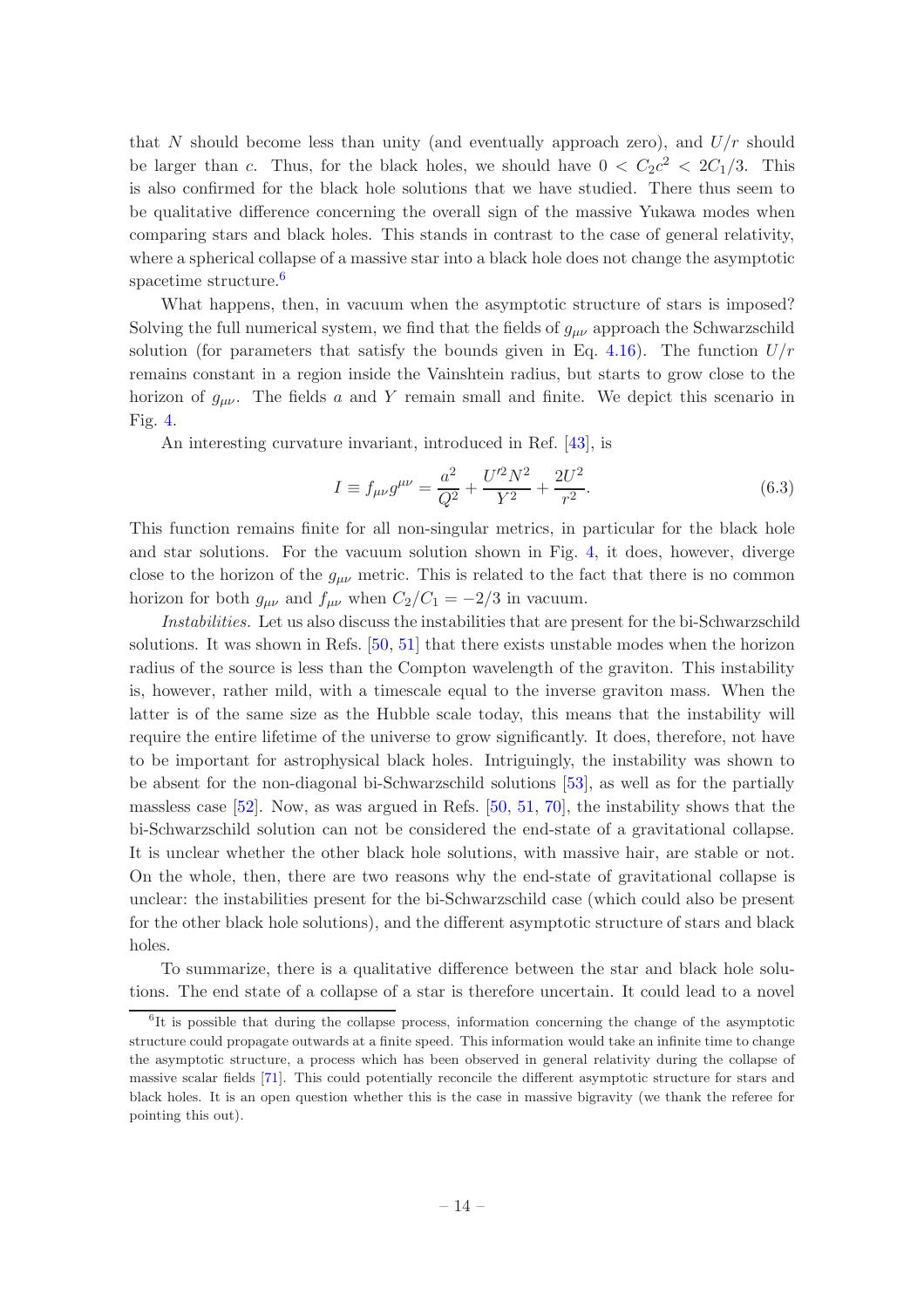spherically symmetric solution that as of yet has not been discovered. It might lead to a time-dependent solution that does not settle down into a static final state. It seems unlikely, however, that it will lead to the black hole solution that share a common horizon for g and f. We therefore conjecture that black holes in massive bigravity can not be formed from the collapse of stars. This is probably due to the fact that the black hole solutions share a symmetry between  $g_{\mu\nu}$  and  $f_{\mu\nu}$  (i.e. a common horizon), whereas the coupling of matter to only one metric, e.g.  $q$ , breaks this symmetry. An interesting question is whether this conjecture also holds true when coupling matter to both fields.

## <span id="page-15-0"></span>7 Conclusions

In this paper, we have investigated the phenomenology of stars and galaxies in massive bigravity. Furthermore, we have discussed the relationship between black holes in massive bigravity and stars.

For the stars, we have been interested in the existence of solutions where the radius of the star is much smaller then the Compton wavelength of the graviton. The latter is usually assumed to be of the order of the Hubble scale of the universe today, when massive bigravity is used for cosmological applications. The parameter constraint that we found, which generalizes earlier work in Ref.  $[44]$ , states that  $\beta_2$  needs to be strictly negative and  $\beta_1$  and  $\beta_3$  needs to be strictly positive. If these conditions are not met, we have shown that the ratio between the Planck masses of the two metrics needs to be less than  $10^{-22}$ , when the length scale of the theory is of the order the Hubble scale today.

Moving on to galaxies, we show that the graviton Compton wavelength  $\lambda_q$  either has to be so small (less than ∼0.5 kpc) so that the massive Yukawa mode does not produce sizable deviations between the lensing and dynamical observations. This is, however, in conflict with Solar system measurements. Another possibility is that  $\lambda_q$  is so large that the galaxies fall within the Vainsthein radius. This requires  $\lambda_g \gtrsim 0.1$  Gpc. Yet another possibility is that  $\kappa c^2 \lesssim 0.1$ , which makes the deviation in the gravitational slip undetectable.

Finally, an open and interesting question, that deserves further studies, is the end-state of gravitational collapse. In general relativity, the asymptotic structure is unchanged as a star undergoes spherical collapse to a black hole (a fact related to Birkhoff's theorem). In massive bigravity, we find that the asymptotic structure of stars and black holes is qualitatively different. This is related to the sign of the massive Yukawa mode. This makes it unlikely that the black hole solutions are end-states of gravitational collapse. This could potentially be related to the fact that for the black holes  $g_{\mu\nu}$  and  $f_{\mu\nu}$  have a common Killing horizon. This symmetry is, however, broken by stars, since only one of the metrics couple to matter. It would therefore be interesting to investigate the star solutions when coupling both metrics to matter.

## <span id="page-15-1"></span>A Real solutions

In this Appendix we derive constraints on parameter values needed to have static, spherically symmetric solutions that are asymptotically flat and valid att all radii. We will make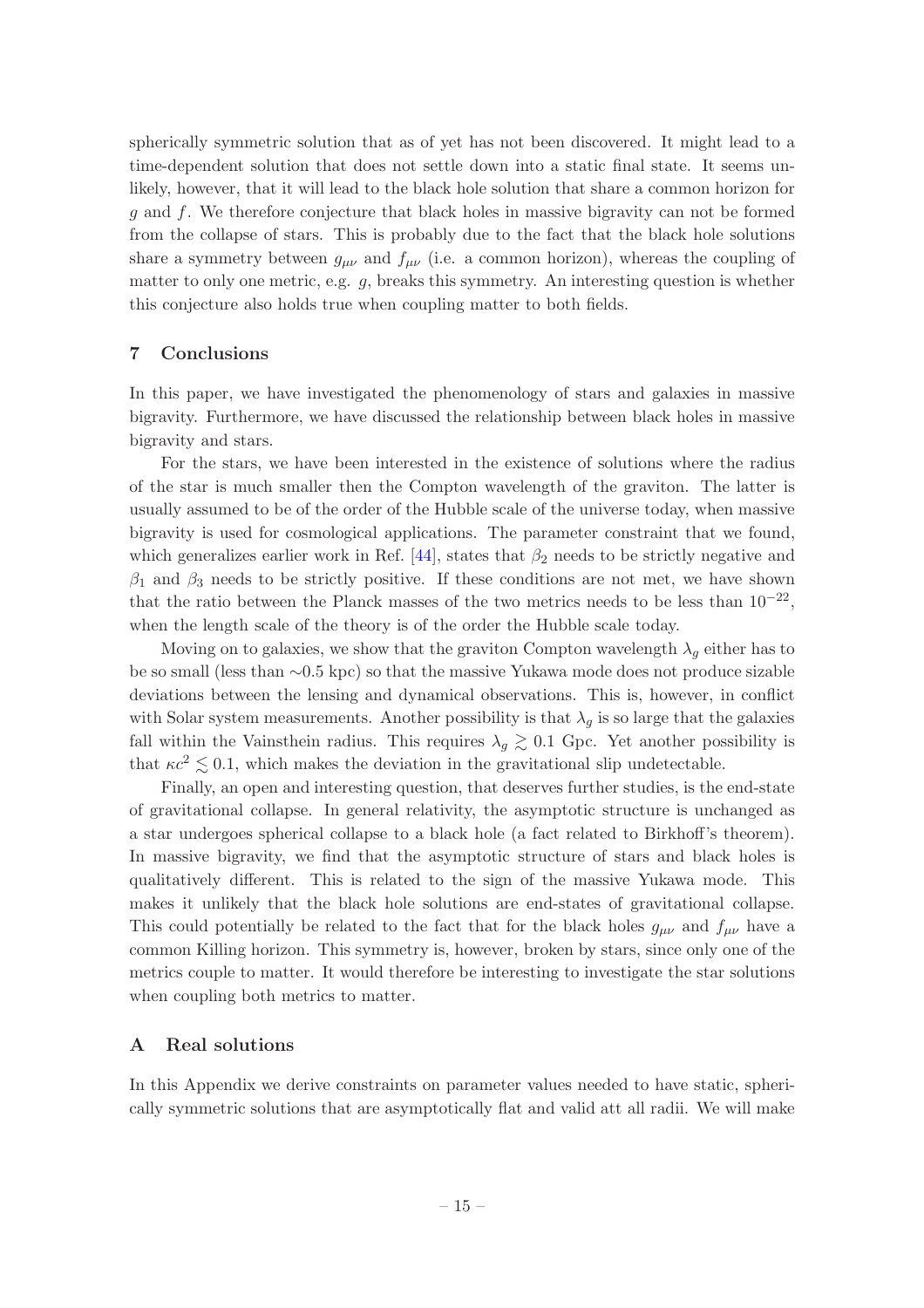numerous references to the left hand side (LHS) and right hand side (RHS) of the polyno-mial equation [\(4.14\)](#page-7-0). Assuming that we are outside the source,  $M(r) = M_{\text{tot}}$ , the pressure is zero and we start by noting that the the RHS is zero at  $\mu = -1$  and  $\mu = \pm 1/\sqrt{\beta}$  (for  $\beta > 0$ ; for  $\beta \leq 0$ , the only root is at  $\mu = -1$ ) and is being divided by  $r^3$ . As  $r \to \infty$ , the RHS becomes flat and as  $r \to 0$ , RHS  $\to \pm \infty$ , except at the points where it is zero. Defining (for the pressureless case)

$$
h = -\frac{\text{RHS}}{1 + \kappa c^2} \left(\frac{r}{r_V}\right)^3 = (1 + \mu)^2 (1 - \beta \mu^2)
$$
 (A.1)

we have

$$
\frac{dh}{d\mu} = 2(1+\mu)(1-2\beta\mu-3\beta\mu^{2}),
$$
\n(A.2)

which is zero at  $\mu = -1$ . Furthermore,

$$
\frac{d^2h}{d\mu^2} = 2\left(1 - 2\beta - 10\beta\mu - 9\beta\mu^2\right),\tag{A.3}
$$

which at  $\mu = -1$  is  $2(1 - \beta)$ . This is negative for  $\beta > 1$  and vice versa.

The LHS on the other hand has a shape that is fixed by the values of  $\beta_i, \mu, \kappa$  and c. It is always zero at  $\mu = 0$  and

$$
\left. \frac{dLHS}{d\mu} \right|_{\mu=0} = 3 \left( 1 + \kappa c^2 \right) > 0. \tag{A.4}
$$

Since we want our solutions to be asymptotically flat we need  $\mu \to 0$  as  $r \to \infty$ . The limiting value for  $\mu$  is either  $\mu = -1$  if  $\beta \leq 1$  or  $\mu = -1/\sqrt{\beta}$  if  $\beta > 1$ . We first show that  $\beta \leq 1$  is not an option. For  $\mu = -1$ , the LHS becomes

LHS = 
$$
\frac{1}{3}(1 + 2\alpha + \beta)^2
$$
. (A.5)

This has to be smaller than or equal to zero in order for solutions not to become imaginary as  $r \to 0$ , since the RHS gets arbitrarily negative close to  $\mu = -1$ . This means that we need to set  $\beta = -1 - 2\alpha$ . Close to  $\mu = -1$ , we can expand the RHS and LHS sides as

LHS 
$$
\sim -\frac{2}{3}(1+\alpha) \left[3 + 2\kappa c^2 + \alpha (3 + \kappa c^2)\right] (\mu + 1)^2
$$
,  
RHS  $\sim -2(1 + \kappa c^2)(1+\alpha) \left(\frac{r_V}{r}\right)^3 (\mu + 1)^2$ , (A.6)

showing that we will not have real solutions as  $r \to 0$  since the RHS always will be less than the LHS for some finite  $r$ .

For  $\beta > 1$ , the question is whether we have a real solution for which  $\mu = [-1/\sqrt{\beta}, 0]$ for  $r = [0, \infty]$ . For  $\mu = -1/\sqrt{\beta}$ , we can write the LHS as

LHS = 
$$
-\frac{2d_2}{3\beta^{5/2}}(\alpha + \sqrt{\beta})\left(\alpha + \frac{d_1}{d_2}\right)
$$
,  
\n $d_1 \equiv 1 + 3\kappa c^2 - 6\sqrt{\beta}(1 + \kappa c^2) + 3\beta(1 + \kappa c^2)$ ,  
\n $d_2 \equiv -1 + 6\sqrt{\beta}(1 + \kappa c^2)(1 + \beta) - \beta(13 + 12\kappa c^2)$ . (A.7)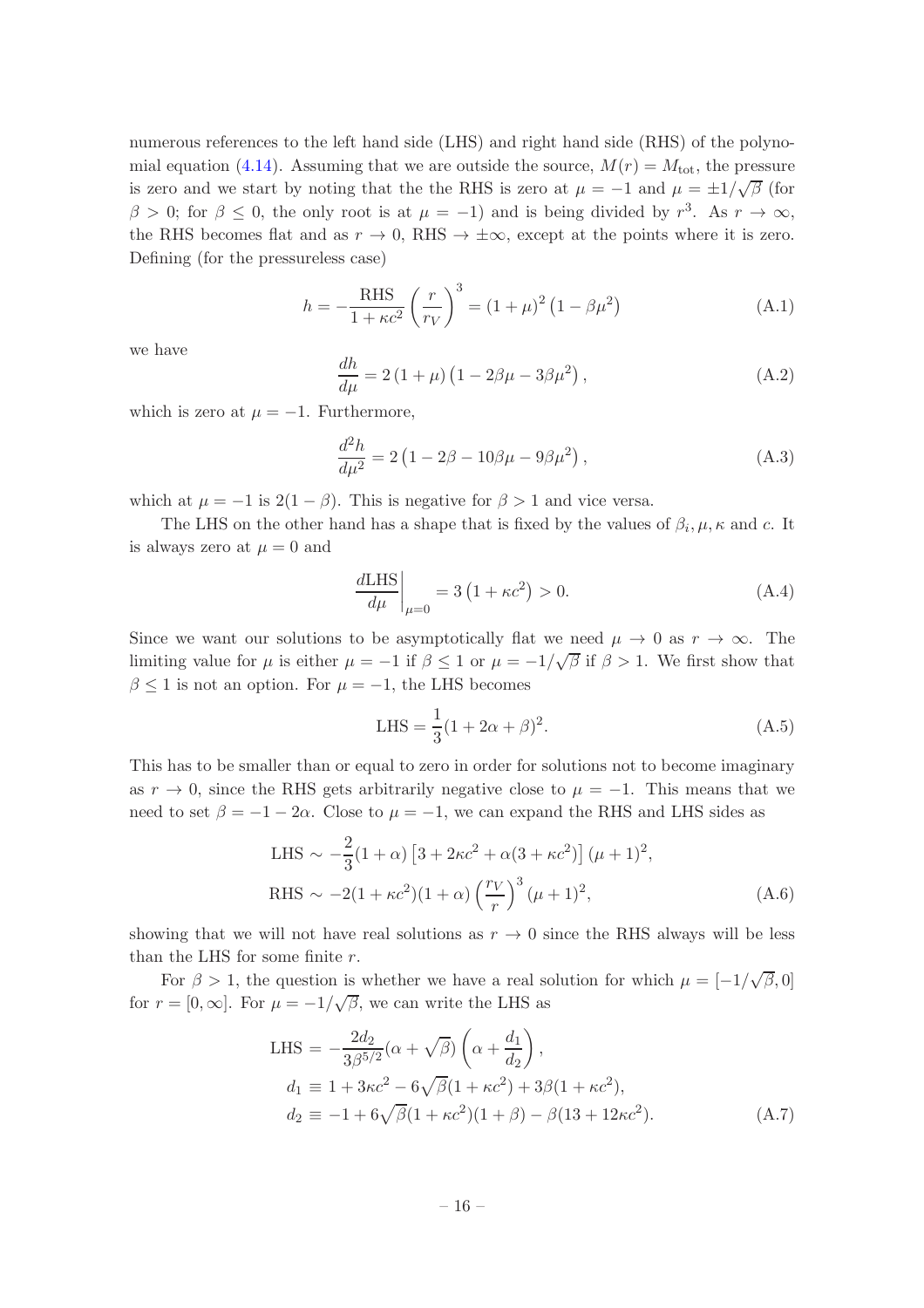

<span id="page-17-3"></span>**Figure 5.** Graphic solution for  $\kappa = c = 1$ ,  $\beta = 4$  and  $\alpha = -1$  (left panel) and  $\alpha = -3$  (right panel). If the LHS has a maximum or inflection point over the interval  $\mu = [-1/\sqrt{\beta}, 0]$ , solutions for which  $\mu \to 0$  as  $r \to \infty$  will become complex at some finite value of r as illustrated in the right panel. This rules out regions where very low values of  $\alpha$ .

To have LHS  $< 0$ , we need

$$
sign(\alpha + \sqrt{\beta}) = sign\left(\alpha + \frac{d_1}{d_2}\right), \quad d_2 > 0
$$
  

$$
sign(\alpha + \sqrt{\beta}) \neq sign\left(\alpha + \frac{d_1}{d_2}\right), \quad d_2 < 0.
$$
 (A.8)

We also need the LHS not to have a maximum or inflection point over the interval  $\mu =$ [-1/ $\sqrt{\beta}$ , 0]. This rules out regions where  $\alpha < -d_1/d_2$  when  $d_2 > 0$  as illustrated in Fig. [5.](#page-17-3) We are thus left with  $\alpha > -1/\sqrt{\beta}$ , with the additional constraint  $\alpha < -d_1/d_2$  for regions where  $d_2 < 0$ , see Fig. [1.](#page-7-1)

#### Acknowledgments

We would like to thank Marco Crisostomi, Fawad Hassan and Richard Brito for useful discussions.Furthermore, we thank an anonymous referee for several helpful comments that improved the manuscript. E.M. acknowledges support for this study by the Swedish Research Council.

#### References

- <span id="page-17-0"></span>[1] S. F. Hassan and R. A. Rosen, Bimetric gravity from ghost-free massive gravity, Journal of High Energy Physics 2 (Feb., 2012) 126, [[arXiv:1109.3515](http://xxx.lanl.gov/abs/1109.3515)].
- <span id="page-17-1"></span>[2] S. Hassan and R. A. Rosen, Confirmation of the Secondary Constraint and Absence of Ghost in Massive Gravity and Bimetric Gravity, JHEP 1204 (2012) 123, [[arXiv:1111.2070](http://xxx.lanl.gov/abs/1111.2070)].
- <span id="page-17-2"></span>[3] M. von Strauss, A. Schmidt-May, J. Enander, E. Mörtsell, and S. Hassan, Cosmological Solutions in Bimetric Gravity and their Observational Tests, JCAP 1203 (2012) 042, [[arXiv:1111.1655](http://xxx.lanl.gov/abs/1111.1655)].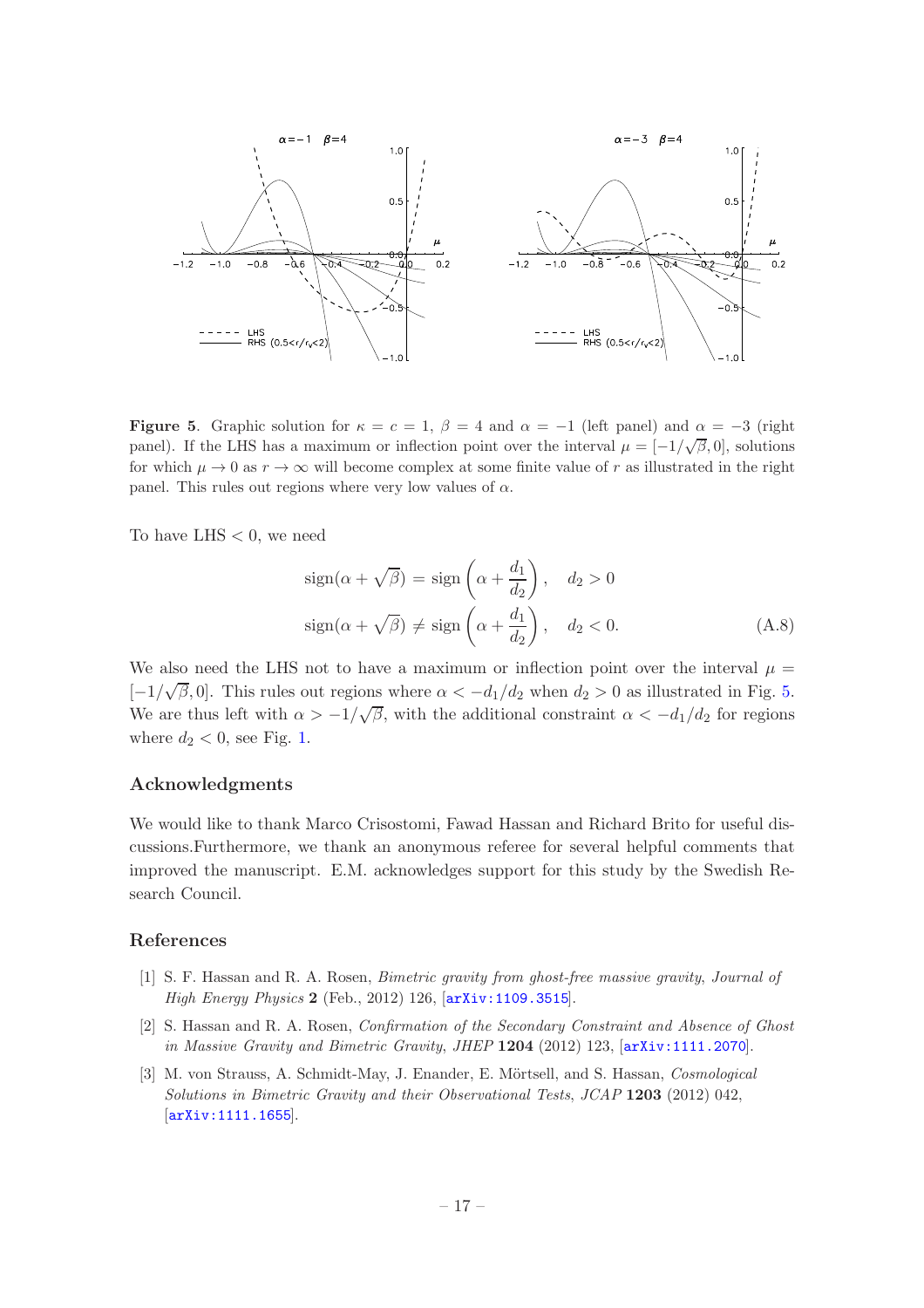- [4] M. S. Volkov, Cosmological solutions with massive gravitons in the bigravity theory, JHEP 1201 (2012) 035, [[arXiv:1110.6153](http://xxx.lanl.gov/abs/1110.6153)].
- [5] D. Comelli, M. Crisostomi, F. Nesti, and L. Pilo, FRW Cosmology in Ghost Free Massive Gravity, JHEP 1203 (2012) 067, [[arXiv:1111.1983](http://xxx.lanl.gov/abs/1111.1983)].
- [6] Y. Akrami, T. S. Koivisto, and M. Sandstad, Accelerated expansion from ghost-free bigravity: a statistical analysis with improved generality, Journal of High Energy Physics 3 (Mar., 2013) 99, [[arXiv:1209.0457](http://xxx.lanl.gov/abs/1209.0457)].
- [7] Y. Akrami, T. S. Koivisto, and M. Sandstad, Cosmological constraints on ghost-free bigravity: background dynamics and late-time acceleration,  $arXiv:1302.5268$ .
- <span id="page-18-0"></span>[8] H. Nersisyan, Y. Akrami, and L. Amendola, Consistent metric combinations in cosmology of massive bigravity,  $arXiv:1502.0398$ .
- <span id="page-18-1"></span>[9] D. Comelli, M. Crisostomi, and L. Pilo, Perturbations in Massive Gravity Cosmology, JHEP 1206 (2012) 085, [[arXiv:1202.1986](http://xxx.lanl.gov/abs/1202.1986)].
- [10] N. Khosravi, H. R. Sepangi, and S. Shahidi, Massive cosmological scalar perturbations, Phys.Rev. D86 (2012) 043517, [[arXiv:1202.2767](http://xxx.lanl.gov/abs/1202.2767)].
- [11] M. Berg, I. Buchberger, J. Enander, E. Mörtsell, and S. Sjörs, Growth Histories in Bimetric Massive Gravity, JCAP 1212 (2012) 021, [[arXiv:1206.3496](http://xxx.lanl.gov/abs/1206.3496)].
- [12] M. Fasiello and A. J. Tolley, Cosmological Stability Bound in Massive Gravity and Bigravity, JCAP 1312 (2013) 002, [[arXiv:1308.1647](http://xxx.lanl.gov/abs/1308.1647)].
- [13] F. Könnig, A. Patil, and L. Amendola, *Viable cosmological solutions in massive bimetric* gravity, JCAP 1403 (2014) 029, [[arXiv:1312.3208](http://xxx.lanl.gov/abs/1312.3208)].
- [14] F. Könnig and L. Amendola, *Instability in a minimal bimetric gravity model*, *Phys.Rev.* **D90** (2014) 044030, [[arXiv:1402.1988](http://xxx.lanl.gov/abs/1402.1988)].
- [15] D. Comelli, M. Crisostomi, and L. Pilo, FRW Cosmological Perturbations in Massive Bigravity, Phys.Rev. D90 (2014) 084003, [[arXiv:1403.5679](http://xxx.lanl.gov/abs/1403.5679)].
- [16] A. De Felice, A. E. Gümrükçüoğlu, S. Mukohyama, N. Tanahashi, and T. Tanaka, Viable cosmology in bimetric theory,  $JCAP$  1406 (2014) 037,  $[array:1404.0008]$ .
- [17] A. R. Solomon, Y. Akrami, and T. S. Koivisto, Linear growth of structure in massive bigravity, JCAP 1410 (2014) 066,  $[$ [arXiv:1404.4061](http://xxx.lanl.gov/abs/1404.4061)].
- [18] F. Könnig, Y. Akrami, L. Amendola, M. Motta, and A. R. Solomon, *Stable and unstable* cosmological models in bimetric massive gravity, Phys.Rev. D90 (2014) 124014, [[arXiv:1407.4331](http://xxx.lanl.gov/abs/1407.4331)].
- [19] M. Lagos and P. G. Ferreira, Cosmological perturbations in massive bigravity, JCAP 1412 (2014) 026, [[arXiv:1410.0207](http://xxx.lanl.gov/abs/1410.0207)].
- <span id="page-18-2"></span>[20] J. Enander, Y. Akrami, E. Mörtsell, M. Renneby, and A. R. Solomon, *Integrated Sachs-Wolfe* effect in massive bigravity,  $Phys. Rev. D91 (2015) 084046, \text{arXiv:1501.0214}.$  $Phys. Rev. D91 (2015) 084046, \text{arXiv:1501.0214}.$  $Phys. Rev. D91 (2015) 084046, \text{arXiv:1501.0214}.$
- [21] F. Könnig, *Higuchi Ghosts and Gradient Instabilities in Bimetric Gravity, Phys.Rev.* **D91** (2015) 104019, [[arXiv:1503.0743](http://xxx.lanl.gov/abs/1503.0743)].
- [22] K. Aoki, K.-i. Maeda, and R. Namba, Stability of the Early Universe in Bigravity Theory, [arXiv:1506.0454](http://xxx.lanl.gov/abs/1506.0454).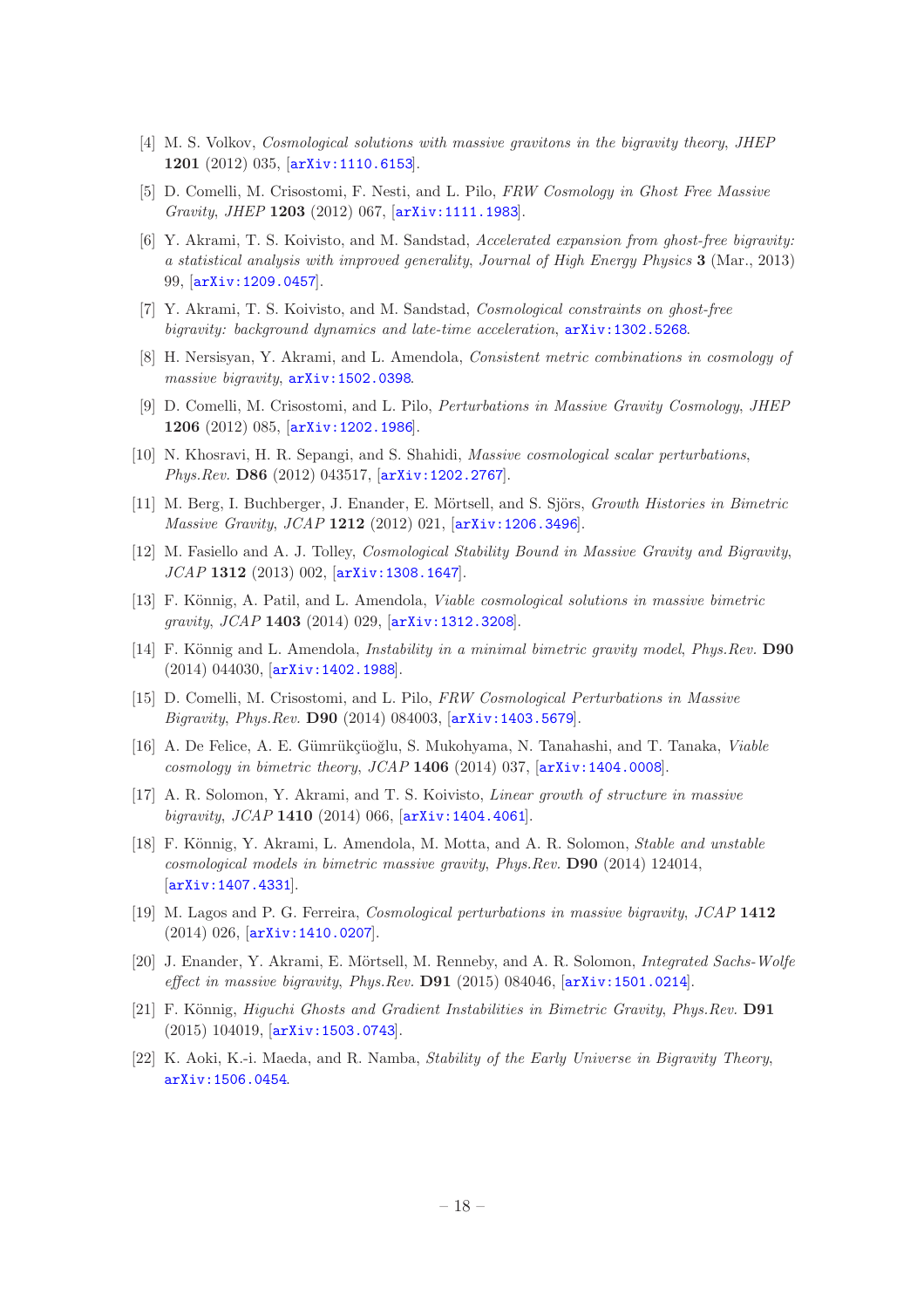- <span id="page-19-0"></span>[23] E. Mortsell and J. Enander, Scalar instabilities in bimetric gravity: The Vainshtein mechanism and structure formation,  $arXiv:1506.0497$ .
- <span id="page-19-1"></span>[24] G. Cusin, R. Durrer, P. Guarato, and M. Motta, Gravitational waves in bigravity cosmology, JCAP 1505 (2015), no. 05 030, [[arXiv:1412.5979](http://xxx.lanl.gov/abs/1412.5979)].
- [25] M. Johnson and A. Terrana, Tensor Modes in Bigravity: Primordial to Present, [arXiv:1503.0556](http://xxx.lanl.gov/abs/1503.0556).
- [26] L. Amendola, F. Könnig, M. Martinelli, V. Pettorino, and M. Zumalacarregui, Surfing gravitational waves: can bigravity survive growing tensor modes?, JCAP 1505 (2015), no. 05 052, [[arXiv:1503.0249](http://xxx.lanl.gov/abs/1503.0249)].
- <span id="page-19-2"></span>[27] M. Fasiello and R. H. Ribeiro, Mild bounds on bigravity from primordial gravitational waves, [arXiv:1505.0040](http://xxx.lanl.gov/abs/1505.0040).
- <span id="page-19-3"></span>[28] J. Enander and E. Mortsell, Strong lensing constraints on bimetric massive gravity, JHEP 1310 (2013) 031, [[arXiv:1306.1086](http://xxx.lanl.gov/abs/1306.1086)].
- <span id="page-19-4"></span>[29] Y. Akrami, T. S. Koivisto, D. F. Mota, and M. Sandstad, Bimetric gravity doubly coupled to matter: theory and cosmological implications, JCAP 1310 (2013) 046,  $[$ [arXiv:1306.0004](http://xxx.lanl.gov/abs/1306.0004)].
- [30] Q.-G. Huang, R. H. Ribeiro, Y.-H. Xing, K.-C. Zhang, and S.-Y. Zhou, On the uniqueness of the non-minimal matter coupling in massive gravity and bigravity, Phys. Lett. B748 (2015) 356–360, [[arXiv:1505.0261](http://xxx.lanl.gov/abs/1505.0261)].
- [31] Y. Akrami, T. S. Koivisto, and A. R. Solomon, The nature of spacetime in bigravity: Two metrics or none?, General Relativity and Gravitation 47 (Jan., 2015) 1838, [[arXiv:1404.0006](http://xxx.lanl.gov/abs/1404.0006)].
- [32] C. de Rham, L. Heisenberg, and R. H. Ribeiro, On couplings to matter in massive (bi-)gravity, Class.Quant.Grav. 32 (2015) 035022, [[arXiv:1408.1678](http://xxx.lanl.gov/abs/1408.1678)].
- [33] C. de Rham, L. Heisenberg, and R. H. Ribeiro, *Ghosts and matter couplings in massive* gravity, bigravity and multigravity, Phys.Rev. D90 (2014) 124042, [[arXiv:1409.3834](http://xxx.lanl.gov/abs/1409.3834)].
- [34] J. Enander, A. R. Solomon, Y. Akrami, and E. Mörtsell, Cosmic expansion histories in massive bigravity with symmetric matter coupling, JCAP 1501 (2015) 006, [[arXiv:1409.2860](http://xxx.lanl.gov/abs/1409.2860)].
- [35] A. Schmidt-May, Mass eigenstates in bimetric theory with matter coupling, JCAP 1501 (2015) 039, [[arXiv:1409.3146](http://xxx.lanl.gov/abs/1409.3146)].
- [36] D. Comelli, M. Crisostomi, K. Koyama, L. Pilo, and G. Tasinato, Cosmology of bigravity with doubly coupled matter, JCAP 1504 (2015) 026,  $[\text{arXiv:1501.0086}].$  $[\text{arXiv:1501.0086}].$  $[\text{arXiv:1501.0086}].$
- [37] A. E. Gümrükçüoğlu, L. Heisenberg, S. Mukohyama, and N. Tanahashi, Cosmology in bimetric theory with an effective composite coupling to matter,  $JCAP$  1504 (2015), no. 04 008, [[arXiv:1501.0279](http://xxx.lanl.gov/abs/1501.0279)].
- [38] L. Heisenberg, Quantum corrections in massive bigravity and new effective composite metrics, Class. Quant. Grav. 32 (2015), no. 10 105011,  $[array:1410.4239]$ .
- [39] A. Emir Gümrükçüoğlu, L. Heisenberg, and S. Mukohyama, Cosmological perturbations in massive gravity with doubly coupled matter,  $JCAP$  1502 (2015) 022, [[arXiv:1409.7260](http://xxx.lanl.gov/abs/1409.7260)].
- [40] L. Heisenberg, More on effective composite metrics,  $arXiv:1505.0296$ .
- <span id="page-19-5"></span>[41] M. Lagos and J. Noller, New massive bigravity cosmologies with double matter coupling, [arXiv:1508.0586](http://xxx.lanl.gov/abs/1508.0586).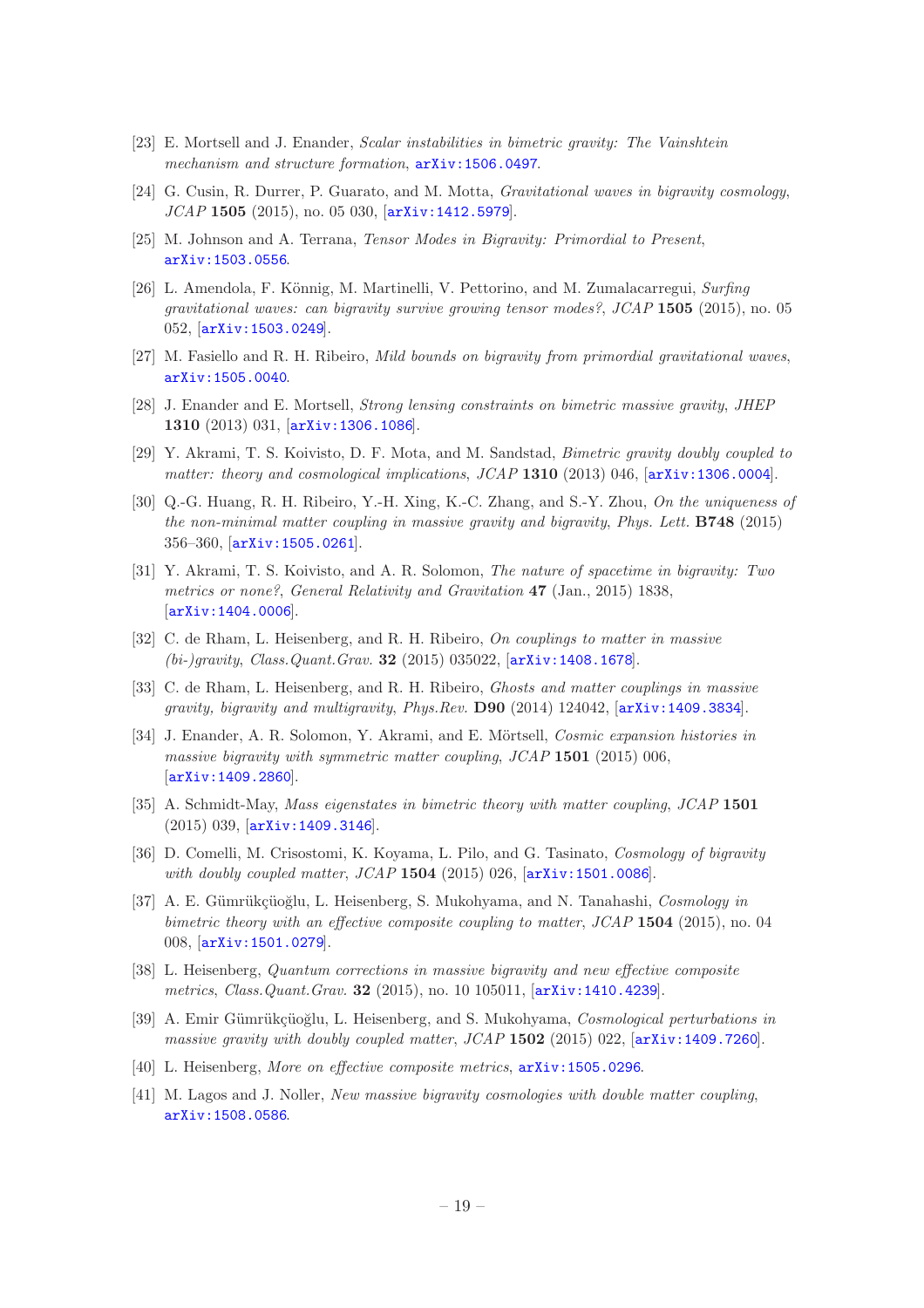- <span id="page-20-0"></span>[42] S. Hassan, A. Schmidt-May, and M. von Strauss, On Consistent Theories of Massive Spin-2 Fields Coupled to Gravity, JHEP 1305 (2013) 086, [[arXiv:1208.1515](http://xxx.lanl.gov/abs/1208.1515)].
- <span id="page-20-1"></span>[43] C. Deffayet and T. Jacobson, On horizon structure of bimetric spacetimes, Class.Quant.Grav. 29 (2012) 065009, [[arXiv:1107.4978](http://xxx.lanl.gov/abs/1107.4978)].
- <span id="page-20-2"></span>[44] E. Babichev and M. Crisostomi, Restoring General Relativity in massive bi-gravity theory, Phys.Rev. D88 (2013) 084002, [[arXiv:1307.3640](http://xxx.lanl.gov/abs/1307.3640)].
- <span id="page-20-3"></span>[45] D. Comelli, M. Crisostomi, F. Nesti, and L. Pilo, Spherically Symmetric Solutions in Ghost-Free Massive Gravity, Phys.Rev. D85 (2012) 024044, [[arXiv:1110.4967](http://xxx.lanl.gov/abs/1110.4967)].
- <span id="page-20-4"></span>[46] M. S. Volkov, Hairy black holes in the ghost-free bigravity theory, Phys.Rev. D85 (2012) 124043, [[arXiv:1202.6682](http://xxx.lanl.gov/abs/1202.6682)].
- <span id="page-20-5"></span>[47] R. Brito, V. Cardoso, and P. Pani, *Black holes with massive graviton hair*, *Phys.Rev.* D88 (2013) 064006, [[arXiv:1309.0818](http://xxx.lanl.gov/abs/1309.0818)].
- <span id="page-20-6"></span>[48] E. Babichev and A. Fabbri, A class of charged black hole solutions in massive (bi)gravity, JHEP 1407 (2014) 016, [[arXiv:1405.0581](http://xxx.lanl.gov/abs/1405.0581)].
- <span id="page-20-7"></span>[49] E. Babichev and A. Fabbri, Rotating black holes in massive gravity, Phys.Rev. D90 (2014) 084019, [[arXiv:1406.6096](http://xxx.lanl.gov/abs/1406.6096)].
- <span id="page-20-8"></span>[50] E. Babichev and A. Fabbri, Instability of black holes in massive gravity, Class.Quant.Grav. 30 (2013) 152001, [[arXiv:1304.5992](http://xxx.lanl.gov/abs/1304.5992)].
- <span id="page-20-17"></span>[51] R. Brito, V. Cardoso, and P. Pani, Massive spin-2 fields on black hole spacetimes: Instability of the Schwarzschild and Kerr solutions and bounds on the graviton mass, Phys.Rev. D88 (2013), no. 2 023514, [[arXiv:1304.6725](http://xxx.lanl.gov/abs/1304.6725)].
- <span id="page-20-19"></span>[52] R. Brito, V. Cardoso, and P. Pani, Partially massless gravitons do not destroy general relativity black holes, Phys.Rev. D87 (2013), no. 12 124024, [[arXiv:1306.0908](http://xxx.lanl.gov/abs/1306.0908)].
- <span id="page-20-18"></span>[53] E. Babichev and A. Fabbri, Stability analysis of black holes in massive gravity: a unified treatment, Phys.Rev. D89 (2014), no. 8 081502,  $[ary1401.6871]$ .
- <span id="page-20-9"></span>[54] T. Kobayashi, M. Siino, M. Yamaguchi, and D. Yoshida, Perturbations of Cosmological and Black Hole Solutions in Massive gravity and Bi-gravity, [arXiv:1509.0209](http://xxx.lanl.gov/abs/1509.0209).
- <span id="page-20-10"></span>[55] E. Babichev and R. Brito, Black holes in massive gravity, [arXiv:1503.0752](http://xxx.lanl.gov/abs/1503.0752).
- <span id="page-20-11"></span>[56] S. Hassan and R. A. Rosen, On Non-Linear Actions for Massive Gravity, JHEP 1107 (2011) 009, [[arXiv:1103.6055](http://xxx.lanl.gov/abs/1103.6055)].
- <span id="page-20-12"></span>[57] Y. Akrami, S. Hassan, F. Konnig, A. Schmidt-May, and A. R. Solomon, Bimetric gravity is cosmologically viable, [arXiv:1503.0752](http://xxx.lanl.gov/abs/1503.0752).
- <span id="page-20-13"></span>[58] A. I. Vainshtein, To the problem of nonvanishing gravitation mass, Physics Letters B 39 (May, 1972) 393–394.
- <span id="page-20-14"></span>[59] K. Koyama and J. Sakstein, Astrophysical Probes of the Vainshtein Mechanism: Stars and Galaxies, Phys.Rev. D91 (2015) 124066, [[arXiv:1502.0687](http://xxx.lanl.gov/abs/1502.0687)].
- <span id="page-20-15"></span>[60] A. Avilez-Lopez, A. Padilla, P. M. Saffin, and C. Skordis, The Parametrized Post-Newtonian-Vainshteinian Formalism, JCAP 06 (2015) 044, [[arXiv:1501.0198](http://xxx.lanl.gov/abs/1501.0198)].
- <span id="page-20-16"></span>[61] H. van Dam and M. Veltman, Massive and massless Yang-Mills and gravitational fields, Nucl.Phys. B22 (1970) 397–411.
- [62] V. Zakharov, Linearized gravitation theory and the graviton mass, JETP Lett. 12 (1970) 312.